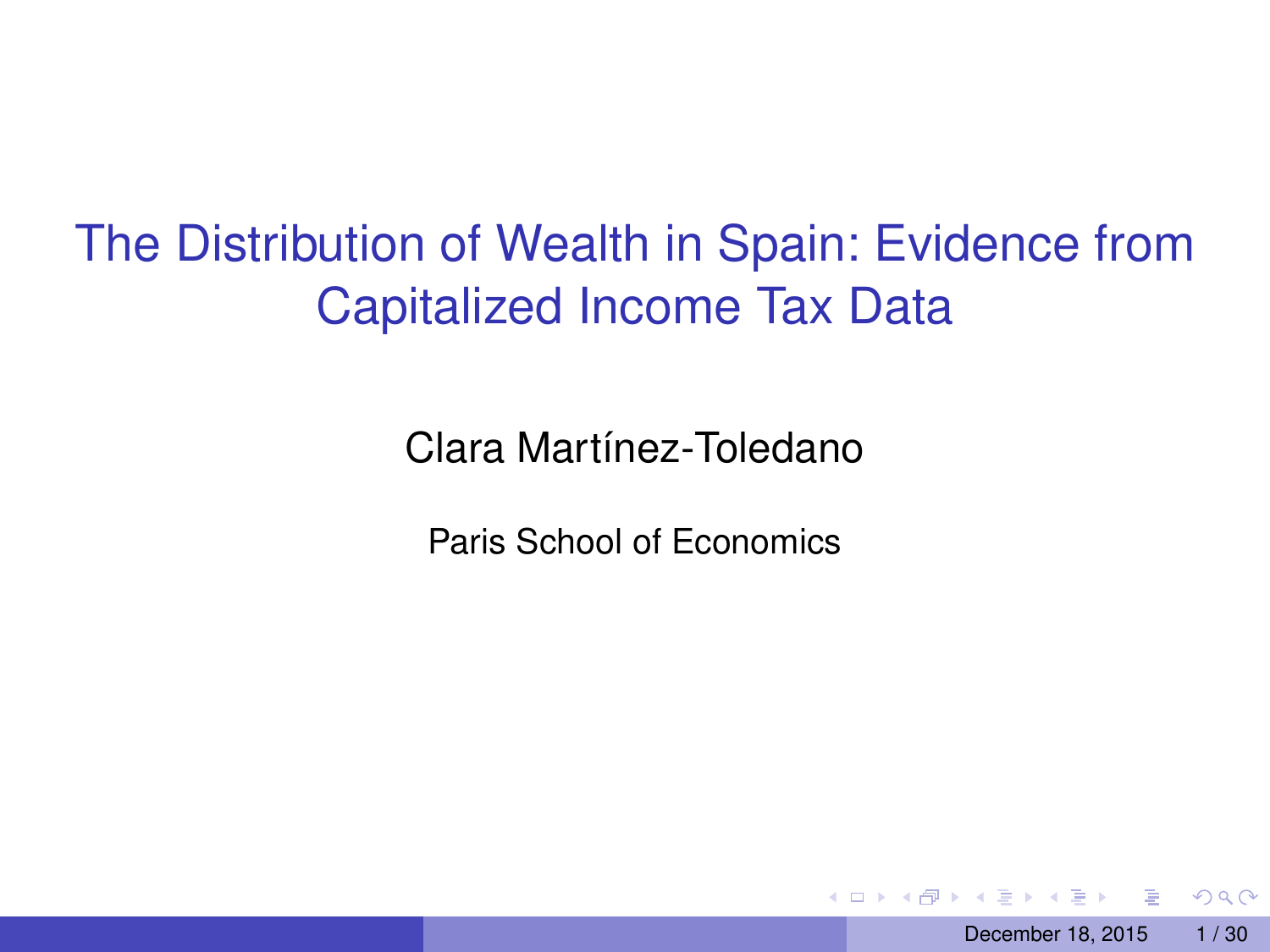#### 1. [Introduction](#page-2-0)

- **[Motivation](#page-3-0)**
- **[Literature Review](#page-5-0)**
- 2. [Wealth : Definition, Data and Trends](#page-6-0)
	- [Wealth Concept and Data Sources](#page-7-0)
	- [Aggregate Wealth Stylized Facts \(1990-2013\)](#page-8-0)
- 3. [The Income Capitalization Approach](#page-12-0)
- 4. [Trends in the distribution of wealth before and after the Housing bubble](#page-17-0)
- 5. [Comparison of Results with Previous Studies](#page-22-0)
- 6. [Conclusion](#page-26-0)

 $\Omega$ 

**REPARE** 

 $\leftarrow$   $\leftarrow$   $\leftarrow$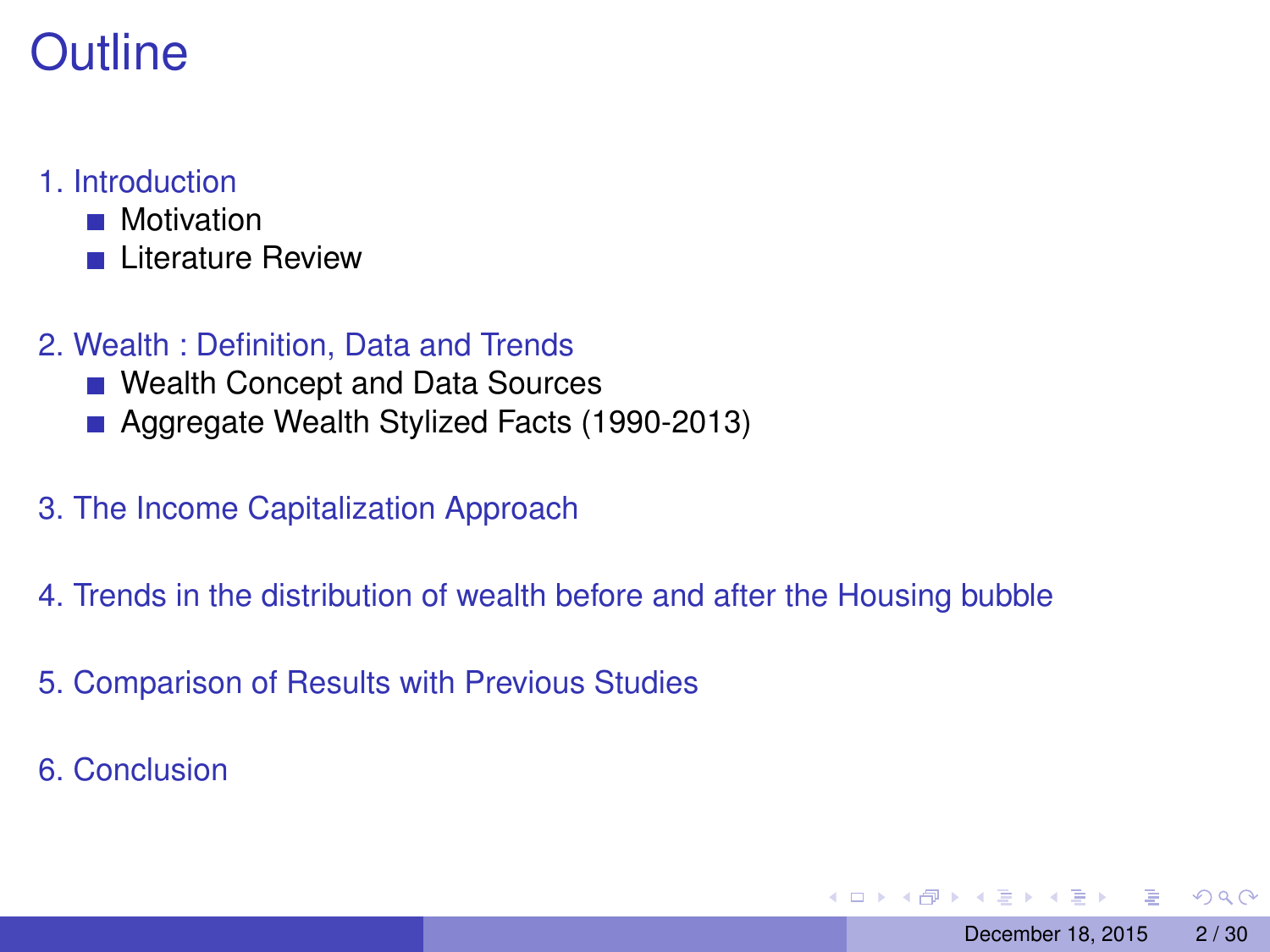#### <span id="page-2-0"></span>1. [Introduction](#page-2-0)

**[Motivation](#page-3-0)** 

**[Literature Review](#page-5-0)** 

- 2. [Wealth : Definition, Data and Trends](#page-6-0)
	- [Wealth Concept and Data Sources](#page-7-0)
	- [Aggregate Wealth Stylized Facts \(1990-2013\)](#page-8-0)
- 3. [The Income Capitalization Approach](#page-12-0)
- 4. [Trends in the distribution of wealth before and after the Housing bubble](#page-17-0)
- 5. [Comparison of Results with Previous Studies](#page-22-0)
- 6. [Conclusion](#page-26-0)

E

 $QQ$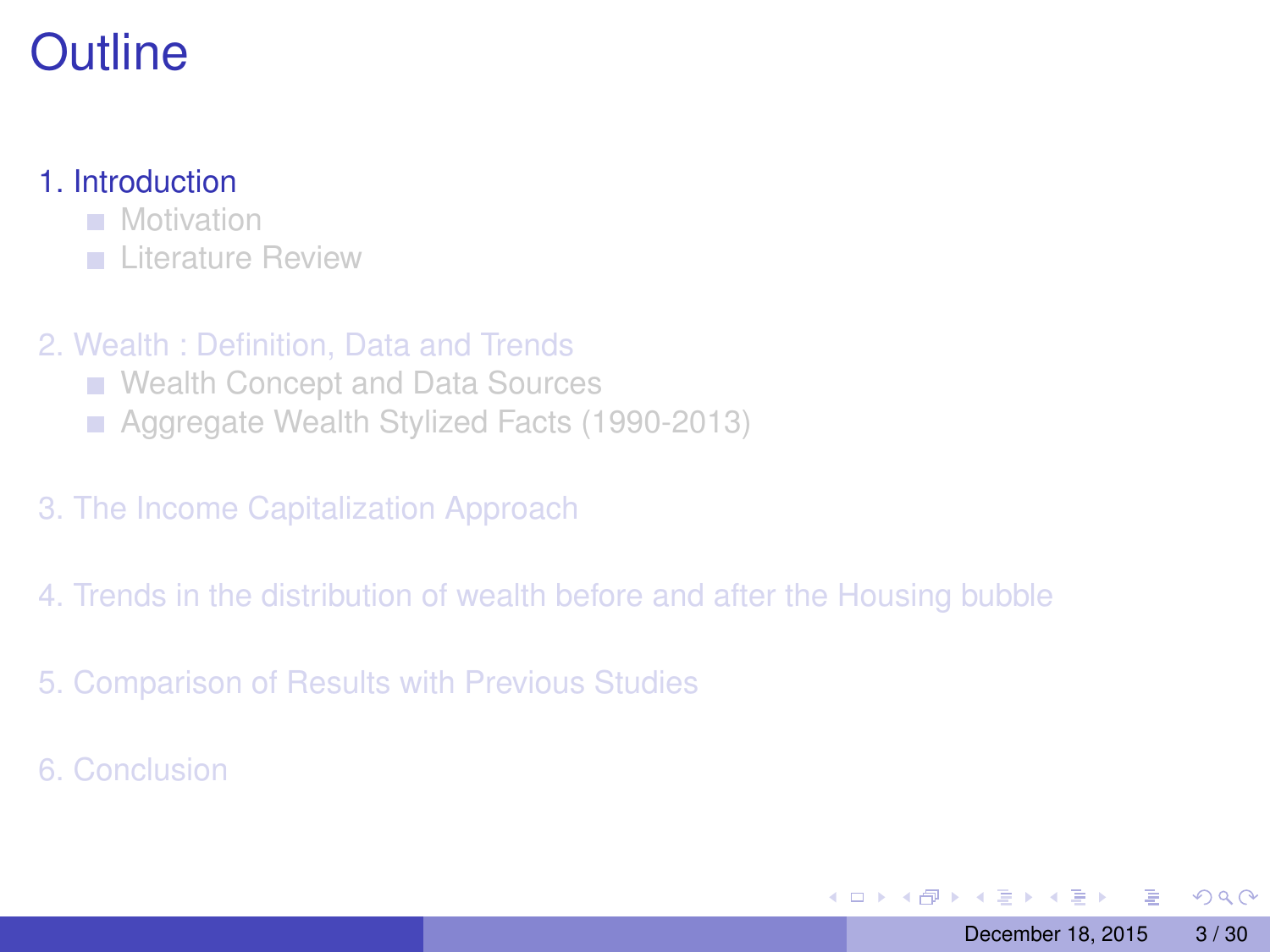# <span id="page-3-0"></span>Motivation (I)

- $\triangleright$  Evolution of wealth inequality : center of academic and political debate
- $\triangleright$  Piketty (2014) : importance of analyzing empirically the historical evolution of wealth distributions
- $\blacktriangleright$  Evidence still scarce
- $\triangleright$  Main methods to analyze wealth inequality
	- $\blacktriangleright$  Estate multiplier method
	- $\blacktriangleright$  Survey-based method
	- $\triangleright$  Wealth tax returns
	- $\blacktriangleright$  Lists of high-wealth individuals (annual Forbes 400)
	- $\blacktriangleright$  Investment income approach
	- $\blacktriangleright$  Hybrid methods

#### → **Conflicting results depending on the method**

 $\Omega$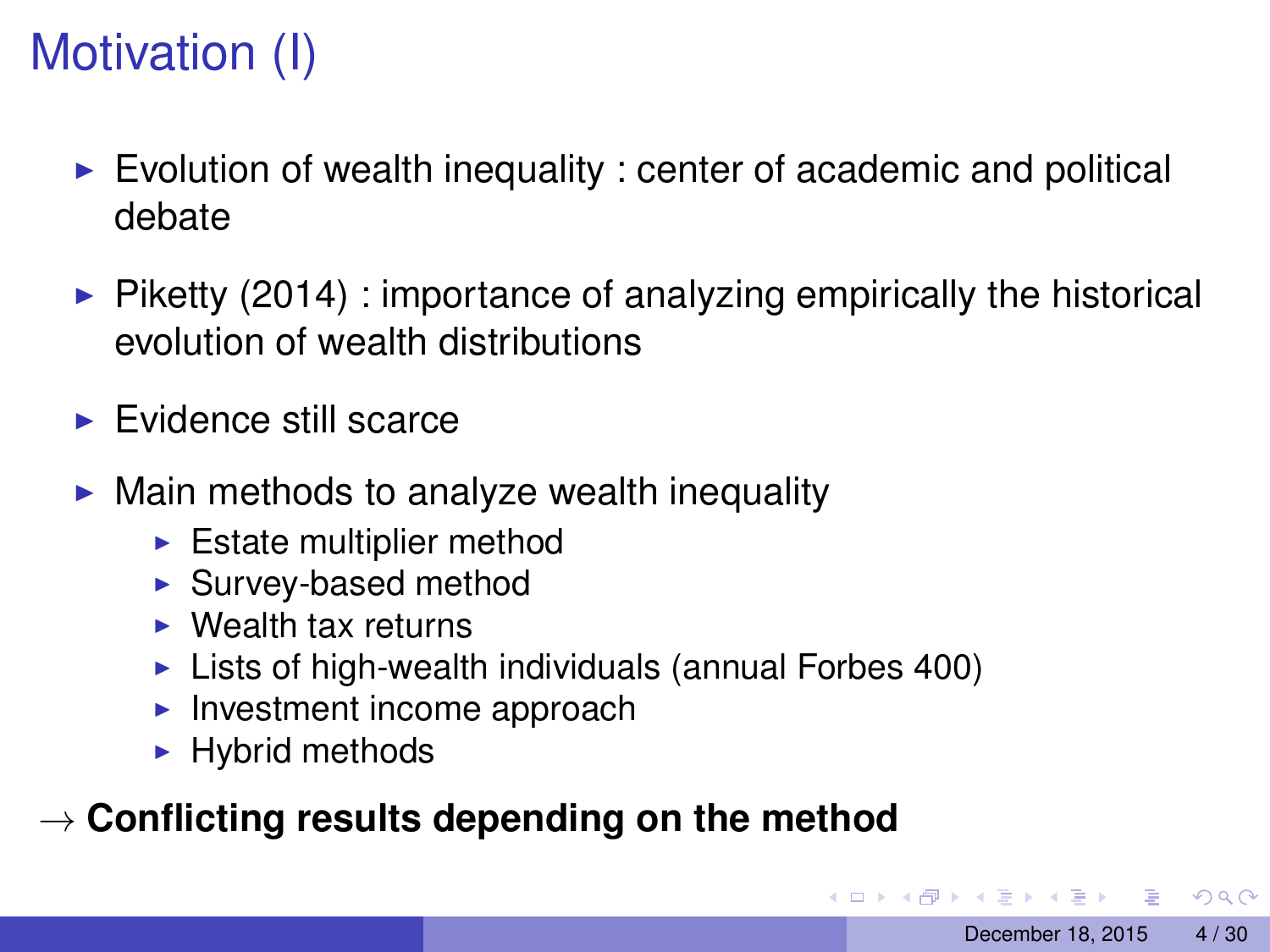# Motivation (II)

**Aim of this research**: analyze wealth inequality in Spain using tax micro-data and the investment income method (2002-2011)

#### ► Contribution

- 1 Careful estimation of the evolution of Spanish wealth shares for the top half of the distribution
- 2 Analysis of the distributional effects of the huge increase in aggregate wealth due to the boom in housing prices
- 3 Comparison of our wealth shares with the shares using wealth tax returns

 $\Omega$ 

**REPARE**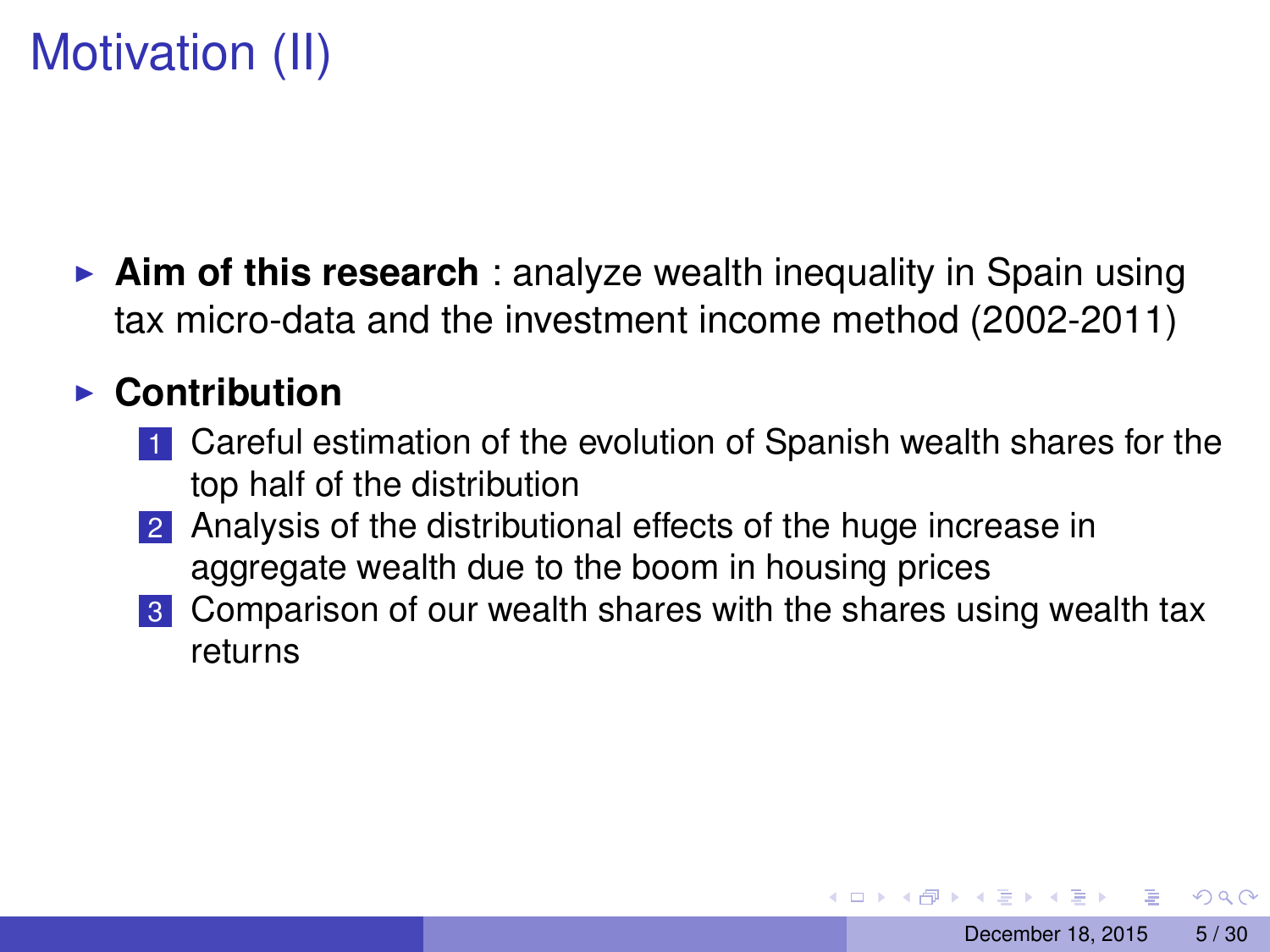#### <span id="page-5-0"></span>Literature Review

#### $\triangleright$  Wealth tax returns

- ▶ Alvaredo and Saez (2009)
- ▶ Durán-Cabré and Esteller-Moré (2010)
- $\blacktriangleright$  Survey of Household Finances
	- $\blacktriangleright$  Azpitarte (2010)
	- $\blacktriangleright$  Bover (2010)
	- $\triangleright$  OECD (2015)
- $\blacktriangleright$  Inheritance tax statistics
	- $\blacktriangleright$  Alvaredo and Artola (2015)

 $\Omega$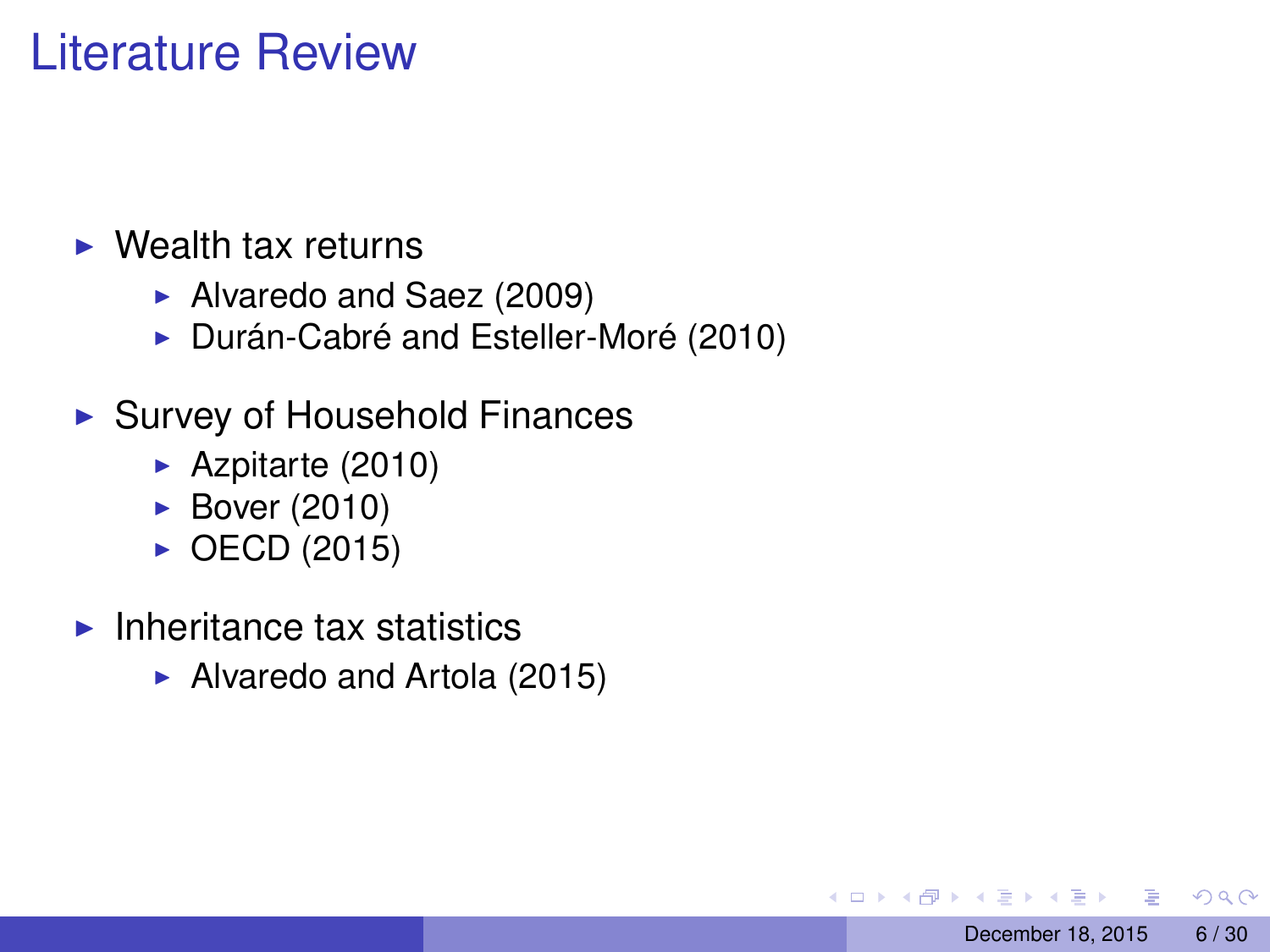#### <span id="page-6-0"></span>1. [Introduction](#page-2-0)

- **[Motivation](#page-3-0)**
- **[Literature Review](#page-5-0)**

#### 2. [Wealth : Definition, Data and Trends](#page-6-0)

- [Wealth Concept and Data Sources](#page-7-0)
- [Aggregate Wealth Stylized Facts \(1990-2013\)](#page-8-0)
- 3. [The Income Capitalization Approach](#page-12-0)
- 4. [Trends in the distribution of wealth before and after the Housing bubble](#page-17-0)
- 5. [Comparison of Results with Previous Studies](#page-22-0)
- 6. [Conclusion](#page-26-0)

 $QQ$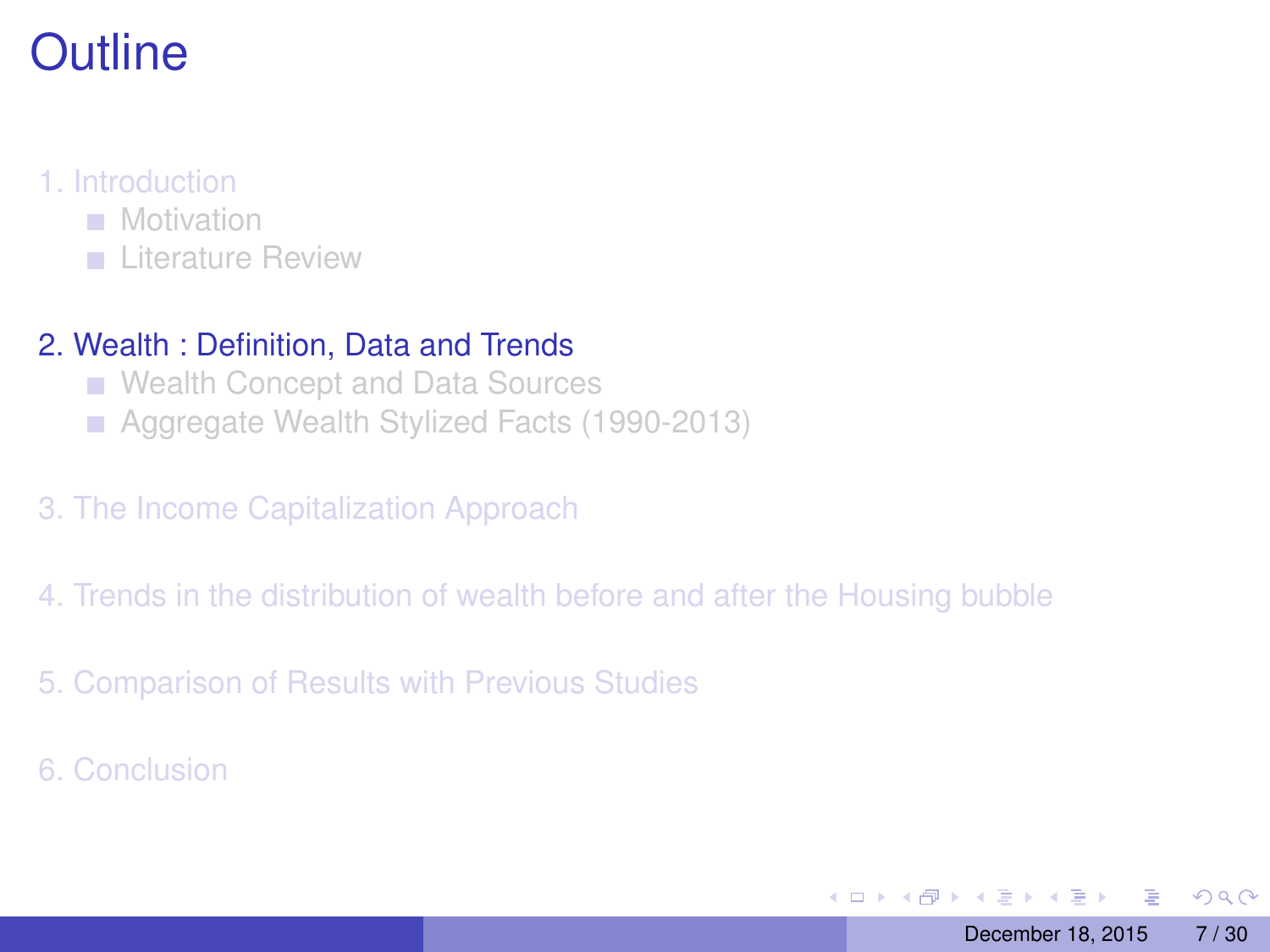### <span id="page-7-0"></span>Wealth Concept and Data Sources

- $\triangleright$  Wealth : current market value of all the financial and non-financial assets owned by households net of all their debts (SNA, 2009)
- $\blacktriangleright$  Financial wealth
	- $\triangleright$  Latest Financial Accounts (SEC 2010, Bank of Spain) for 1996-2014
	- ▶ Previous Financial Accounts (SEC95, Bank of Spain) for 1990-1995
- $\triangleright$  Non-financial wealth
	- $\triangleright$  Housing wealth : Housing Market Indicators statistics (Bank of Spain, 2015) for 1987-2014
	- $\triangleright$  Business assets from self-employment : Survey of Household Finances (Bank of Spain, 2002, 2005, 2008 and 2011)
	- $\triangleright$  Exclusion of collectibles and consumer durables

 $\Omega$ 

**REPAREMENT**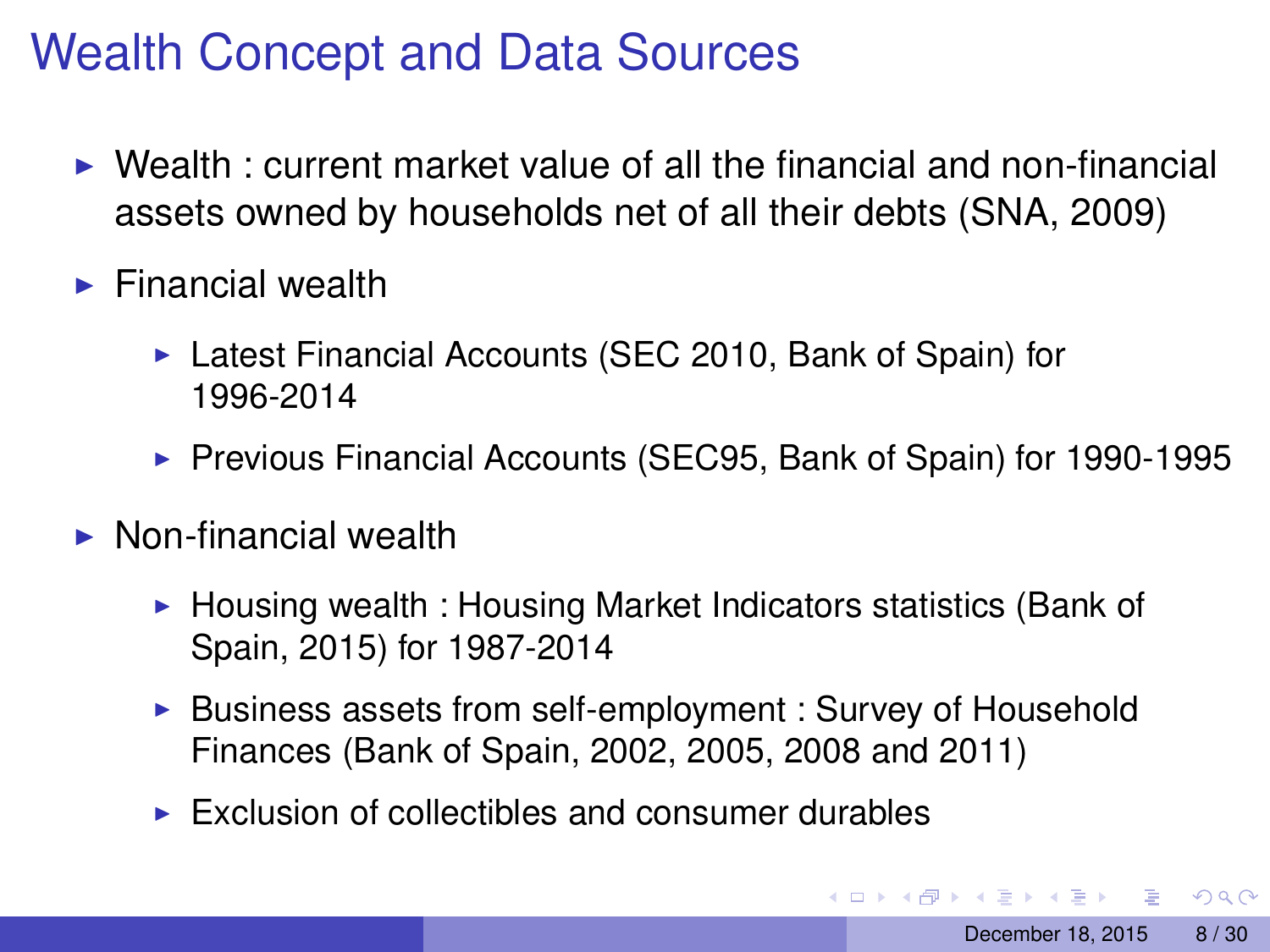### <span id="page-8-0"></span>Historical Evolution of Aggregate Wealth

Wealth-Income ratios in advanced economies



Source : Artola et al. (2015) and Piketty and Zucman (2014)

 $QQ$ 

 $(1, 1)$   $(1, 1)$   $(1, 1)$   $(1, 1)$   $(1, 1)$   $(1, 1)$   $(1, 1)$   $(1, 1)$   $(1, 1)$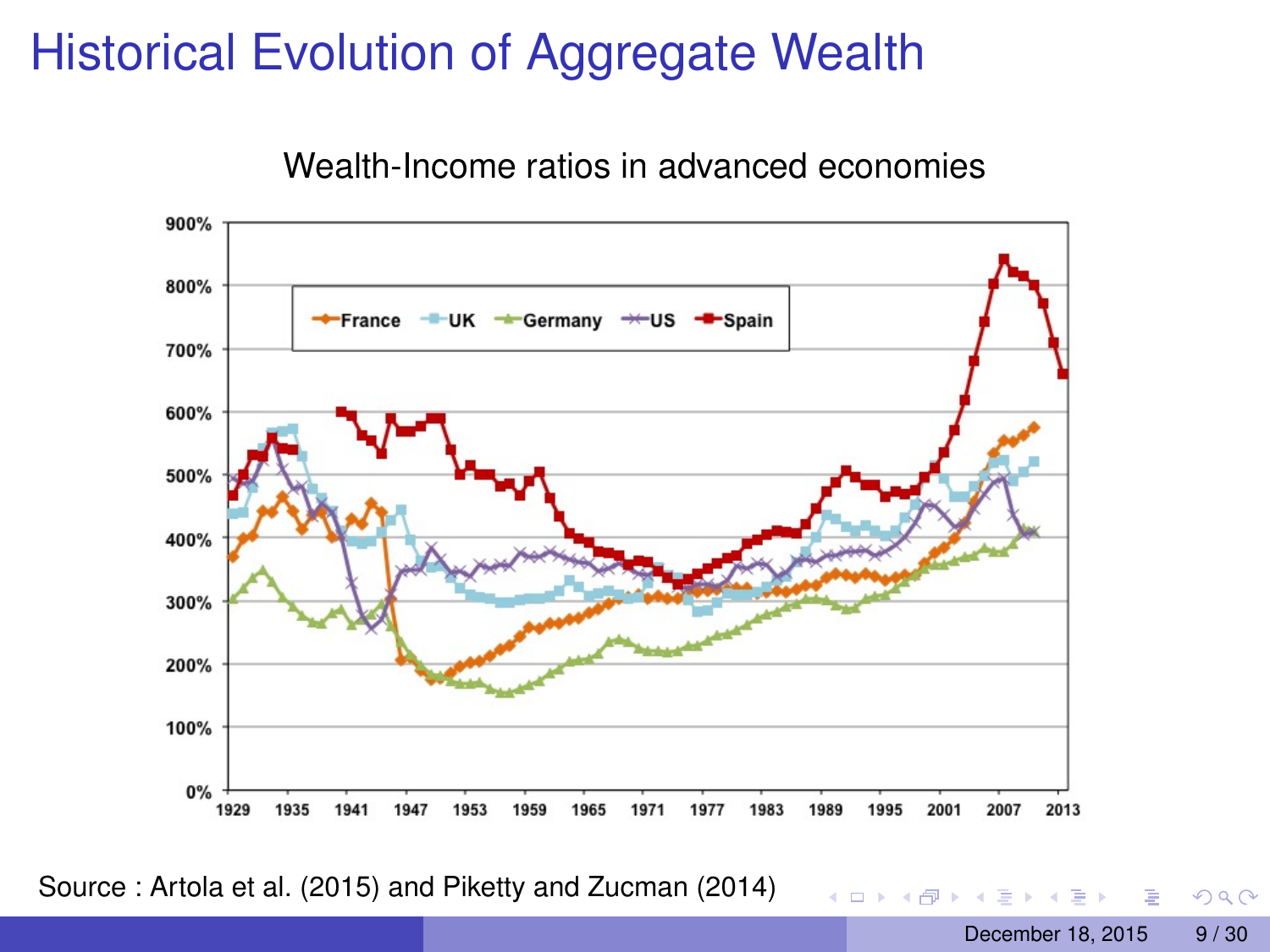### First and Second Stylized Facts (1990-2013)



The composition of household wealth to national income in Spain

Source : Own elaboration with Data from Bank of Spain

Þ

 $\Omega$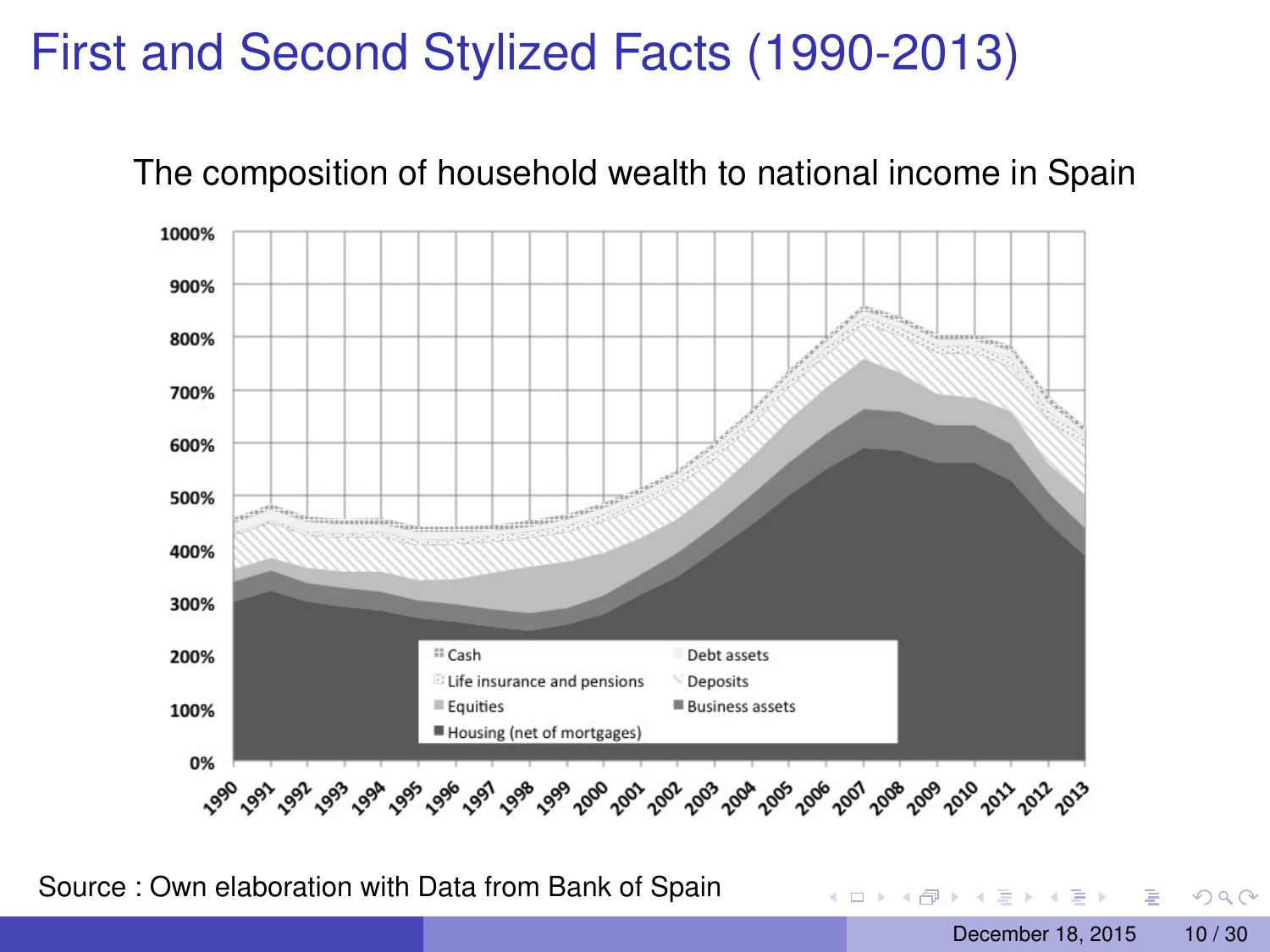### Third Stylized Fact (1990-2013)

#### The composition of household wealth in Spain



Source : Own elaboration with Data from Bank of Spain

December 18, 2015 11/30

 $\equiv$ 

 $QQ$ 

 $(0,1)$   $(0,1)$   $(0,1)$   $(1,1)$   $(1,1)$   $(1,1)$   $(1,1)$   $(1,1)$   $(1,1)$   $(1,1)$   $(1,1)$   $(1,1)$   $(1,1)$   $(1,1)$   $(1,1)$   $(1,1)$   $(1,1)$   $(1,1)$   $(1,1)$   $(1,1)$   $(1,1)$   $(1,1)$   $(1,1)$   $(1,1)$   $(1,1)$   $(1,1)$   $(1,1)$   $(1,1$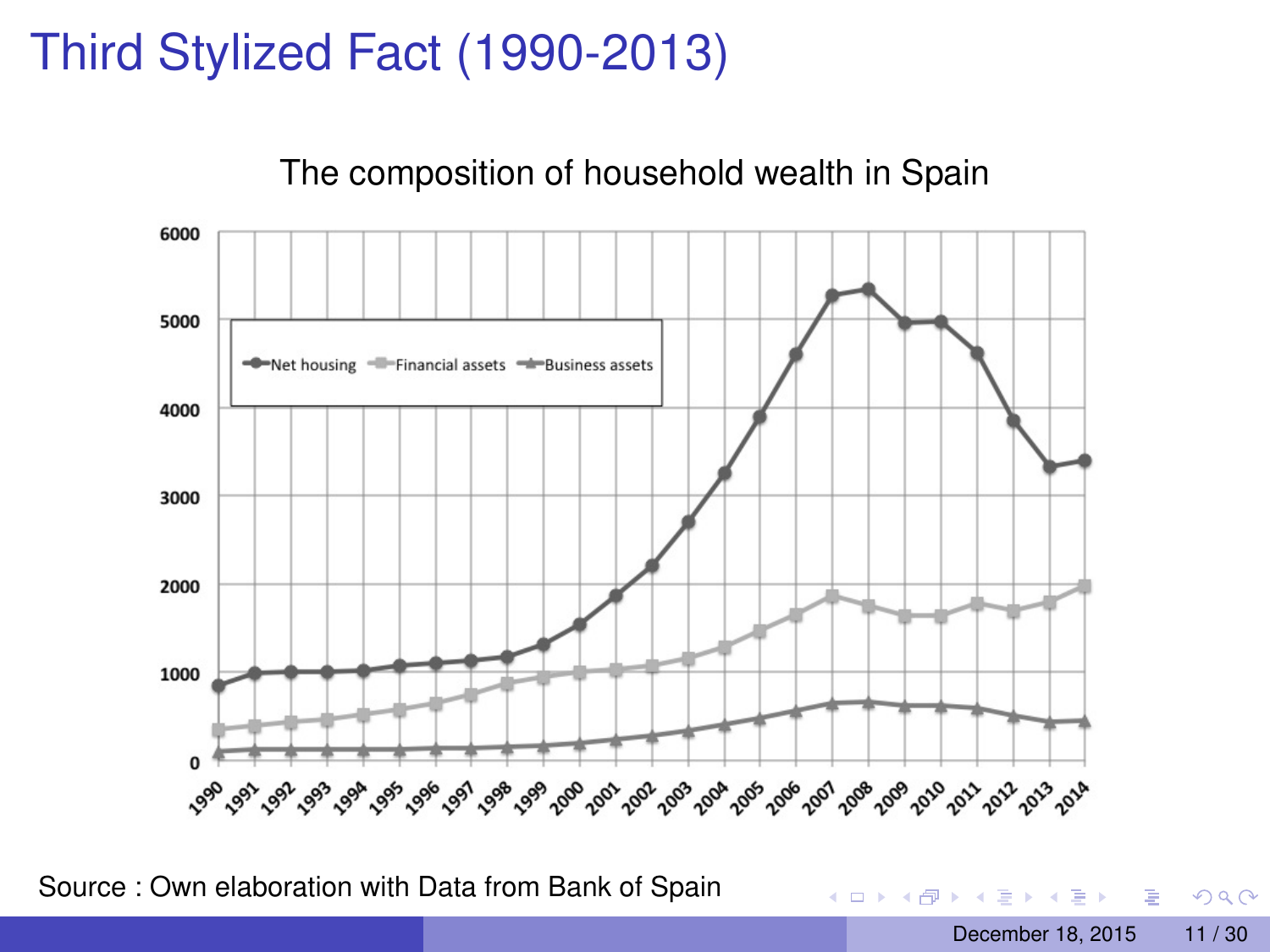### Fourth Stylized Fact (1990-2013)

#### The composition of household wealth in total household wealth



Source : Own elaboration with Data from Bank of Spain

 $\Omega$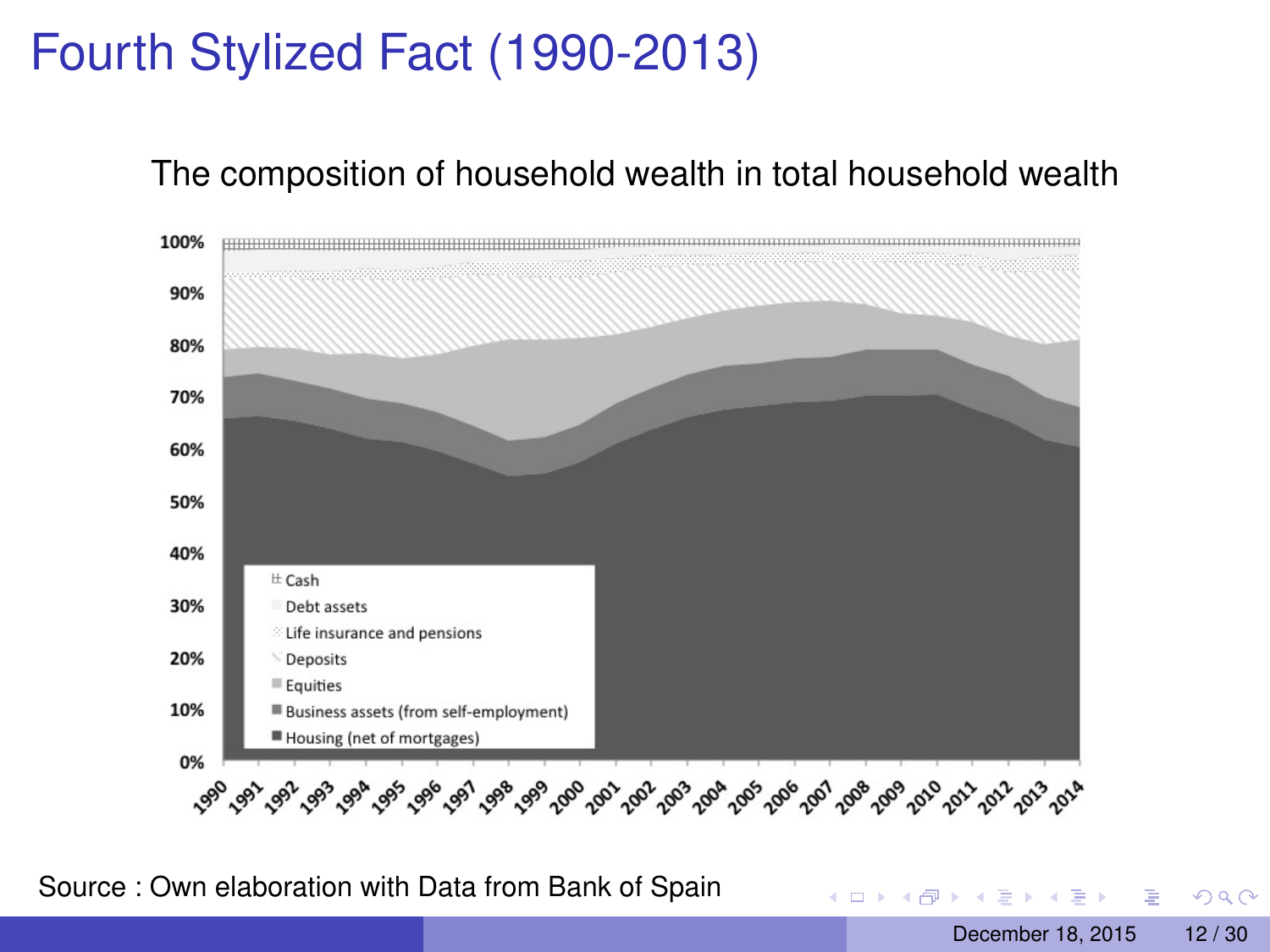#### <span id="page-12-0"></span>1. [Introduction](#page-2-0)

- **[Motivation](#page-3-0)**
- **[Literature Review](#page-5-0)**
- 2. [Wealth : Definition, Data and Trends](#page-6-0)
	- [Wealth Concept and Data Sources](#page-7-0)
	- [Aggregate Wealth Stylized Facts \(1990-2013\)](#page-8-0)

#### 3. [The Income Capitalization Approach](#page-12-0)

- 4. [Trends in the distribution of wealth before and after the Housing bubble](#page-17-0)
- 5. [Comparison of Results with Previous Studies](#page-22-0)
- 6. [Conclusion](#page-26-0)

в

 $QQ$ 

イロト イ押ト イヨト イヨト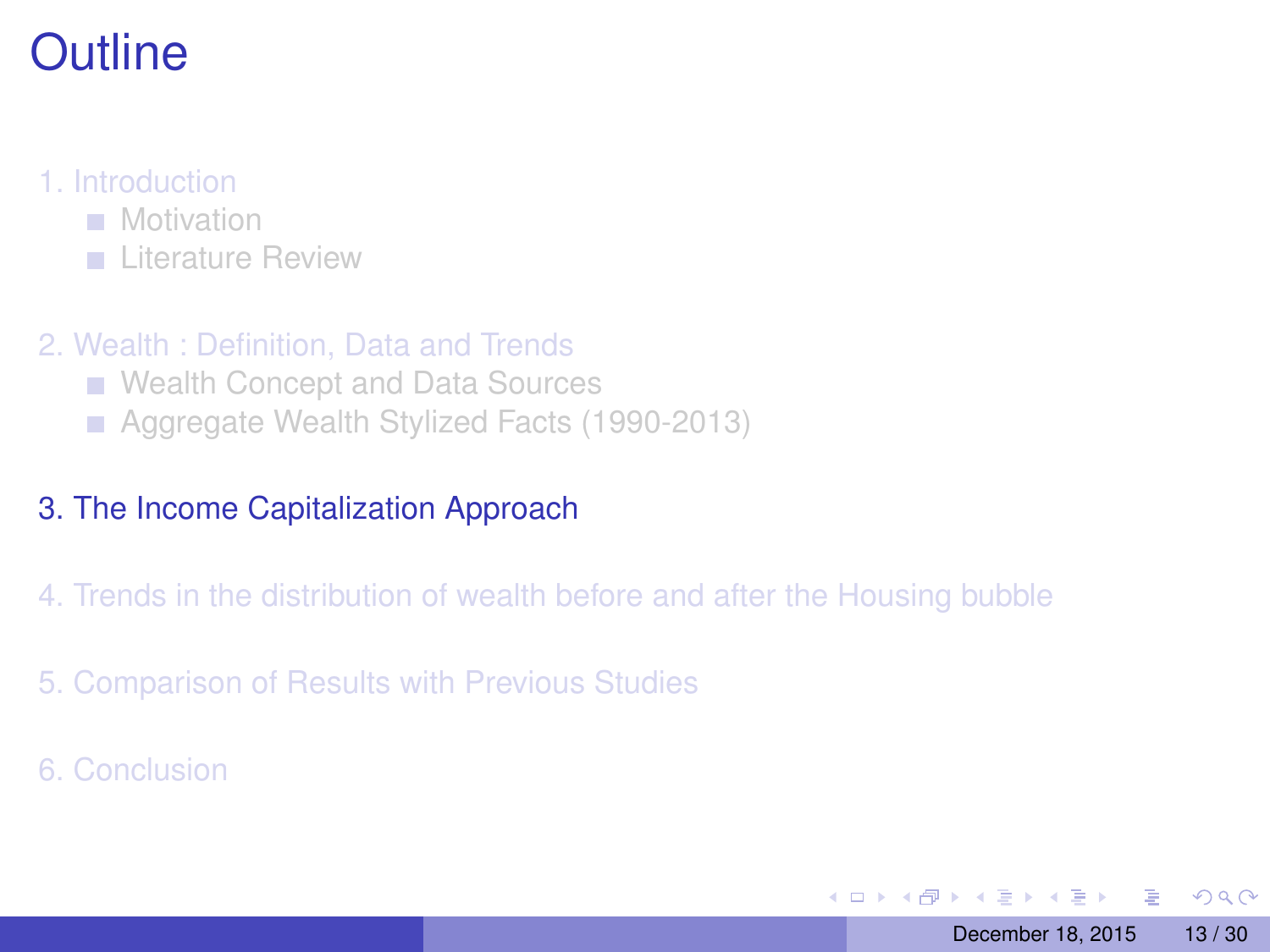First step : Distribution of Taxable capital income (I)

 $\triangleright$  Use of personal income tax samples (Spanish Institute of Fiscal Studies, 2002-2011)

December 18, 2015 14/30

 $\Omega$ 

- $\blacktriangleright$  Large sample of taxpayers
- $\blacktriangleright$  Detailed income categories
	- $\star$  Interests
	- $\star$  Dividends
	- $\star$  Real rents
	- $\star$  Life insurance income
	- $\star$  Business income
- $\triangleright$  Exclusion of País Vasco and Navarra
- $\triangleright$  Units of analysis : Individuals
- $\blacktriangleright$  Population of interest : aged 20 or above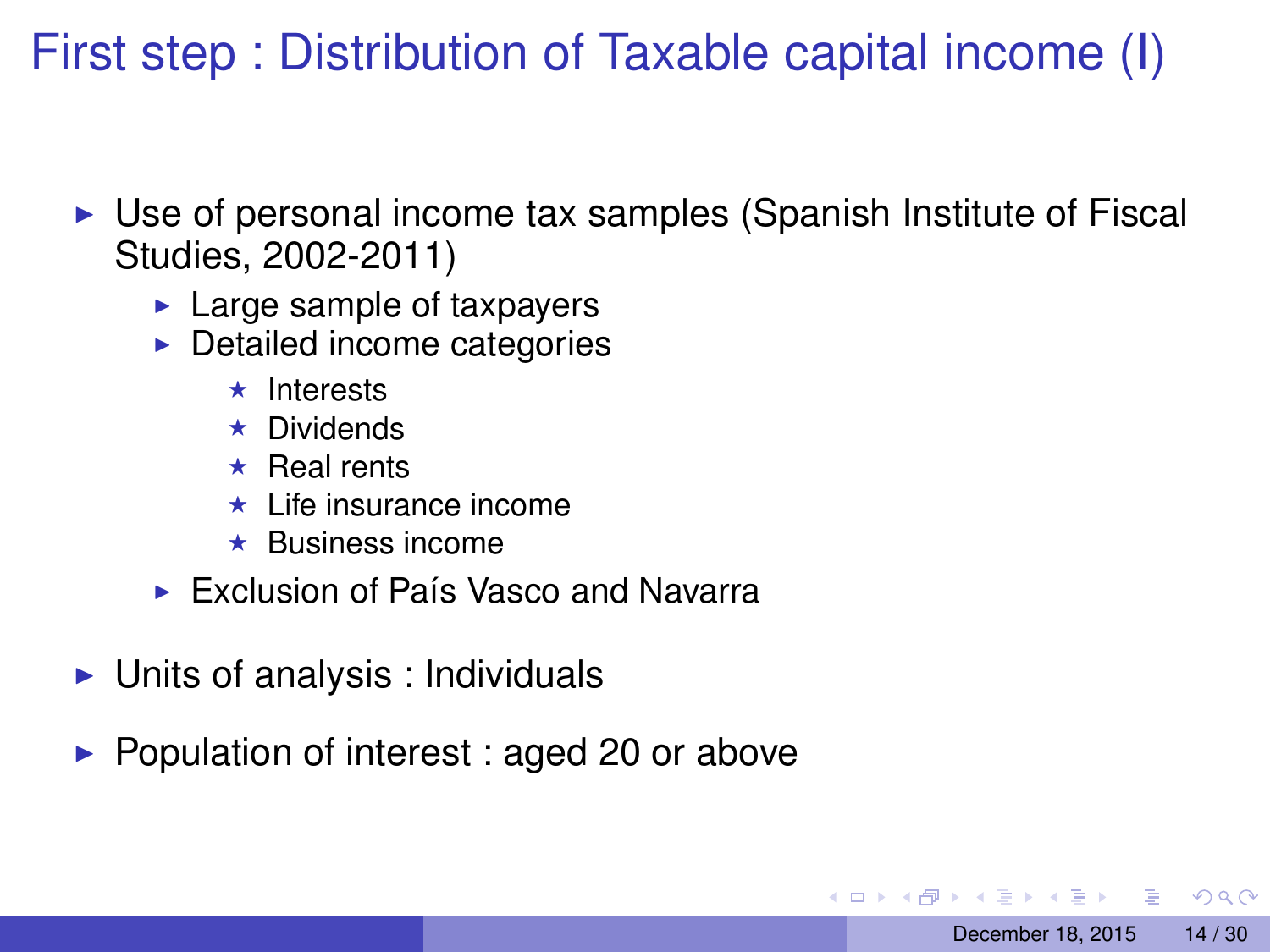#### First step : Distribution of Taxable capital income (II)





Source : Own elaboration with Data from Bank of Spain

舌 December 18, 2015 15/30

Þ

 $QQQ$ 

4 ロ ト ィ *同* ト

 $\sim$ 画像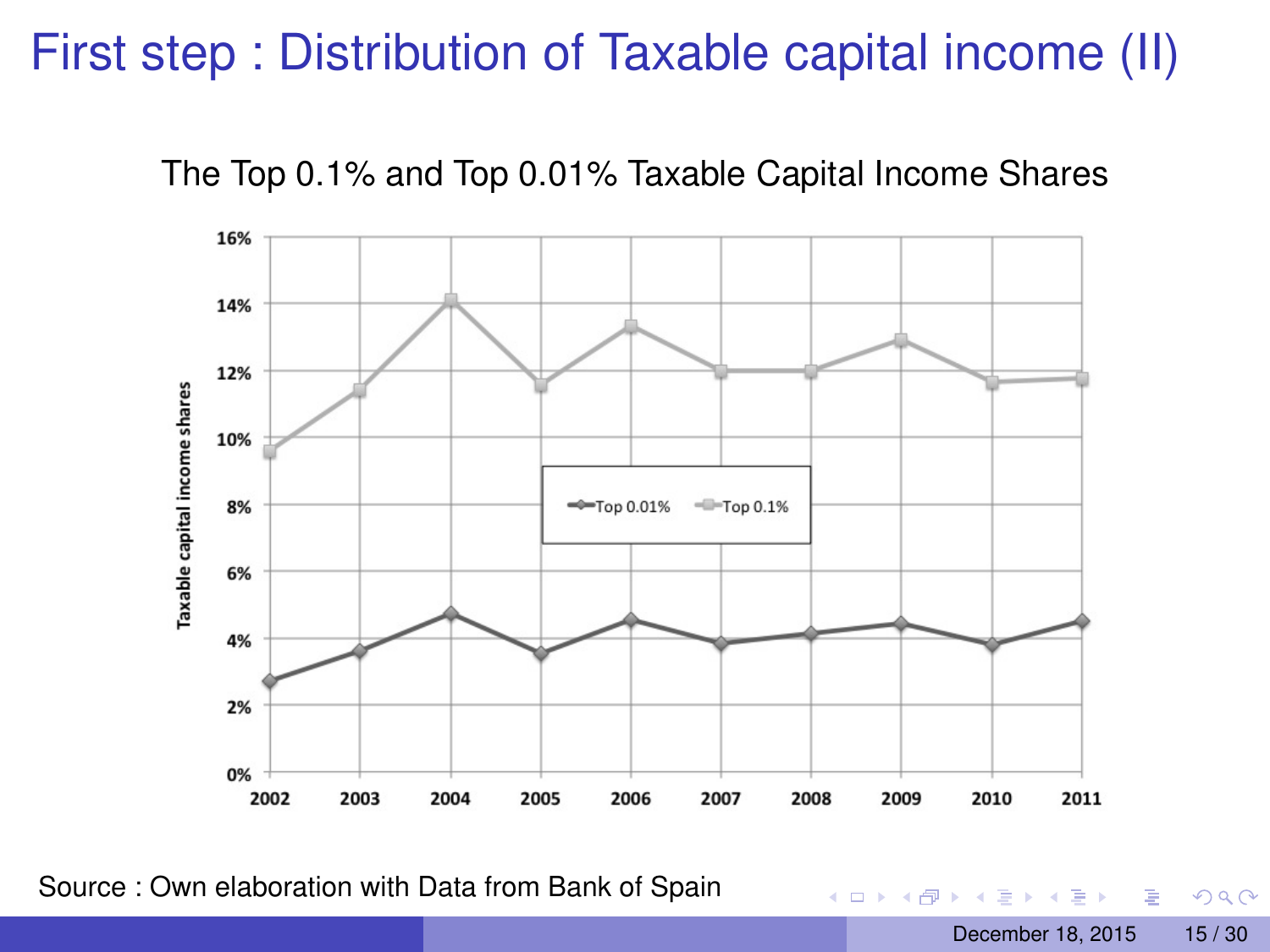### Second step : Capitalizing taxable income

- **Investment Income method** : application of a capitalization factor to the distribution of taxable capital income to arrive to an estimate of the wealth distribution
	- $\triangleright$  Map each income category to a wealth category in the Financial and Non-financial Accounts from the Bank of Spain
	- $\triangleright$  Compute for each category a capitalization factor as the ratio of aggregate wealth to tax return income
	- $\triangleright$  Within a given asset class everybody has the same capitalization factor

 $\Omega$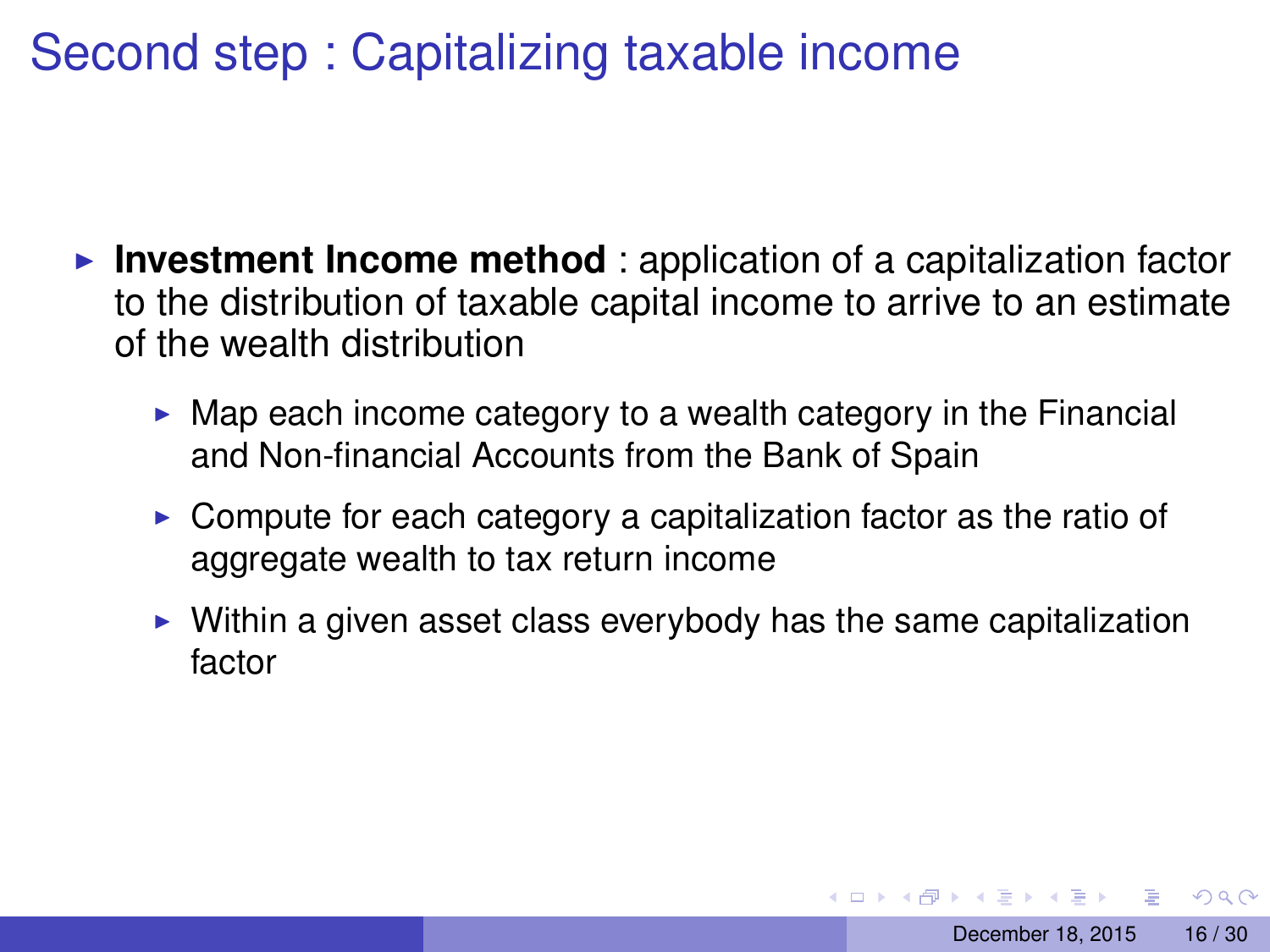## Third step : Accounting for wealth that does not generate taxable capital income

- $\triangleright$  Assets whose generated income is not subject to the personal income tax : Main owner-occupied housing, investment funds and pensions
- $\triangleright$  Survey of Household Finances (SHF, Bank of Spain)
	- $\blacktriangleright$  Representative picture of the structure of household incomes, assets and debts at the household level
	- $\triangleright$  Oversampling of wealthy households
- I Imputation method : Allocate assets in such a way as to match the distribution of wealth for each of these assets in the 2002 SHF
	- $\triangleright$  Construct same groups of individuals by labor and capital income with the SHF and tax data
	- $\triangleright$  Calculate share of the total value of the asset that corresponds to each group with the SHF
	- $\triangleright$  Use shares to obtain the amount of each asset type from Financial Accounts and Non-financial Accounts that corresponds to each group

 $QQ$ 

イロト イ押 トイラト イラト・ラー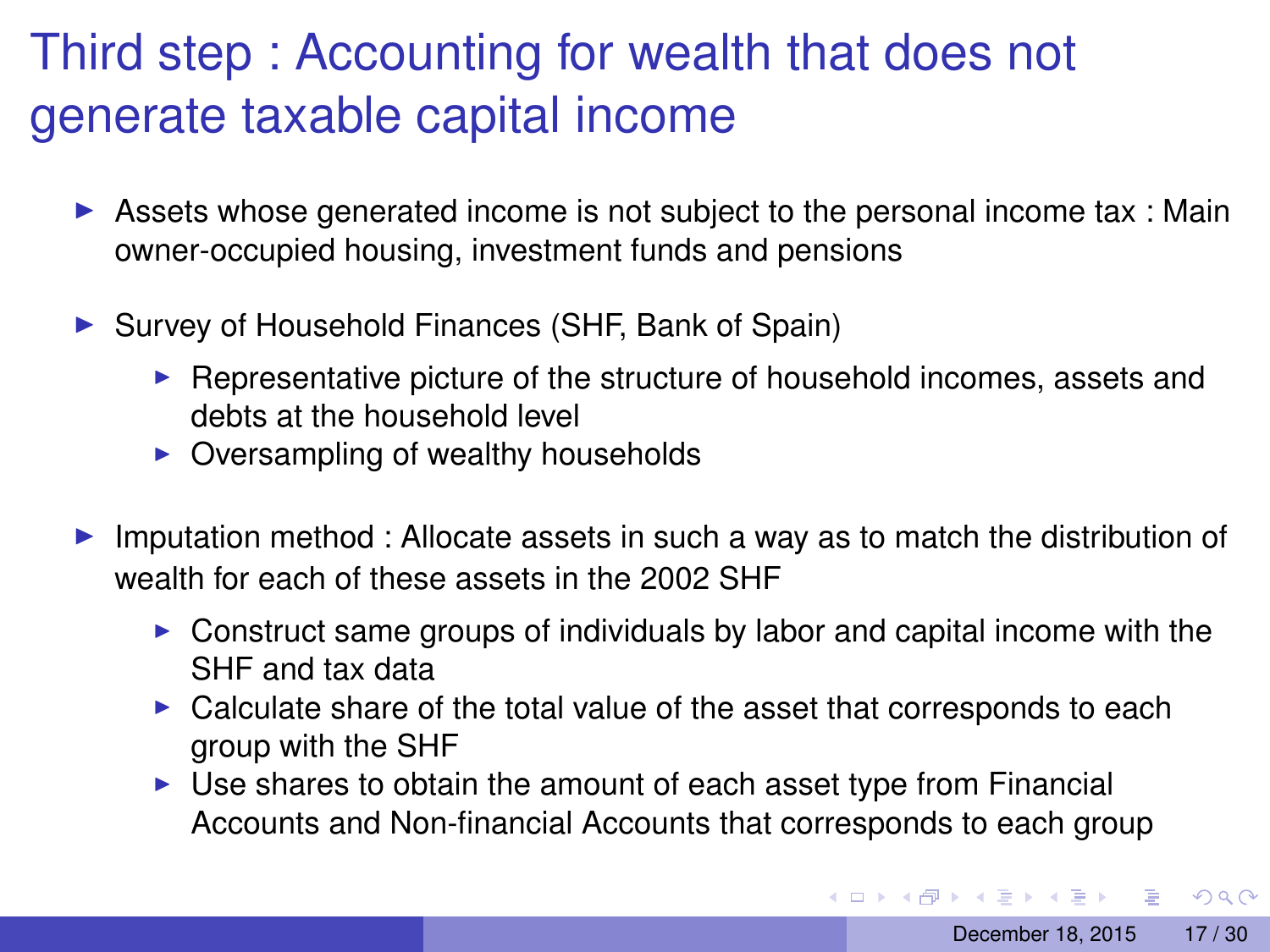#### <span id="page-17-0"></span>1. [Introduction](#page-2-0)

- **[Motivation](#page-3-0)**
- **[Literature Review](#page-5-0)**
- 2. [Wealth : Definition, Data and Trends](#page-6-0)
	- [Wealth Concept and Data Sources](#page-7-0)
	- [Aggregate Wealth Stylized Facts \(1990-2013\)](#page-8-0)
- 3. [The Income Capitalization Approach](#page-12-0)

#### 4. [Trends in the distribution of wealth before and after the Housing bubble](#page-17-0)

- 5. [Comparison of Results with Previous Studies](#page-22-0)
- 6. [Conclusion](#page-26-0)

в

 $QQ$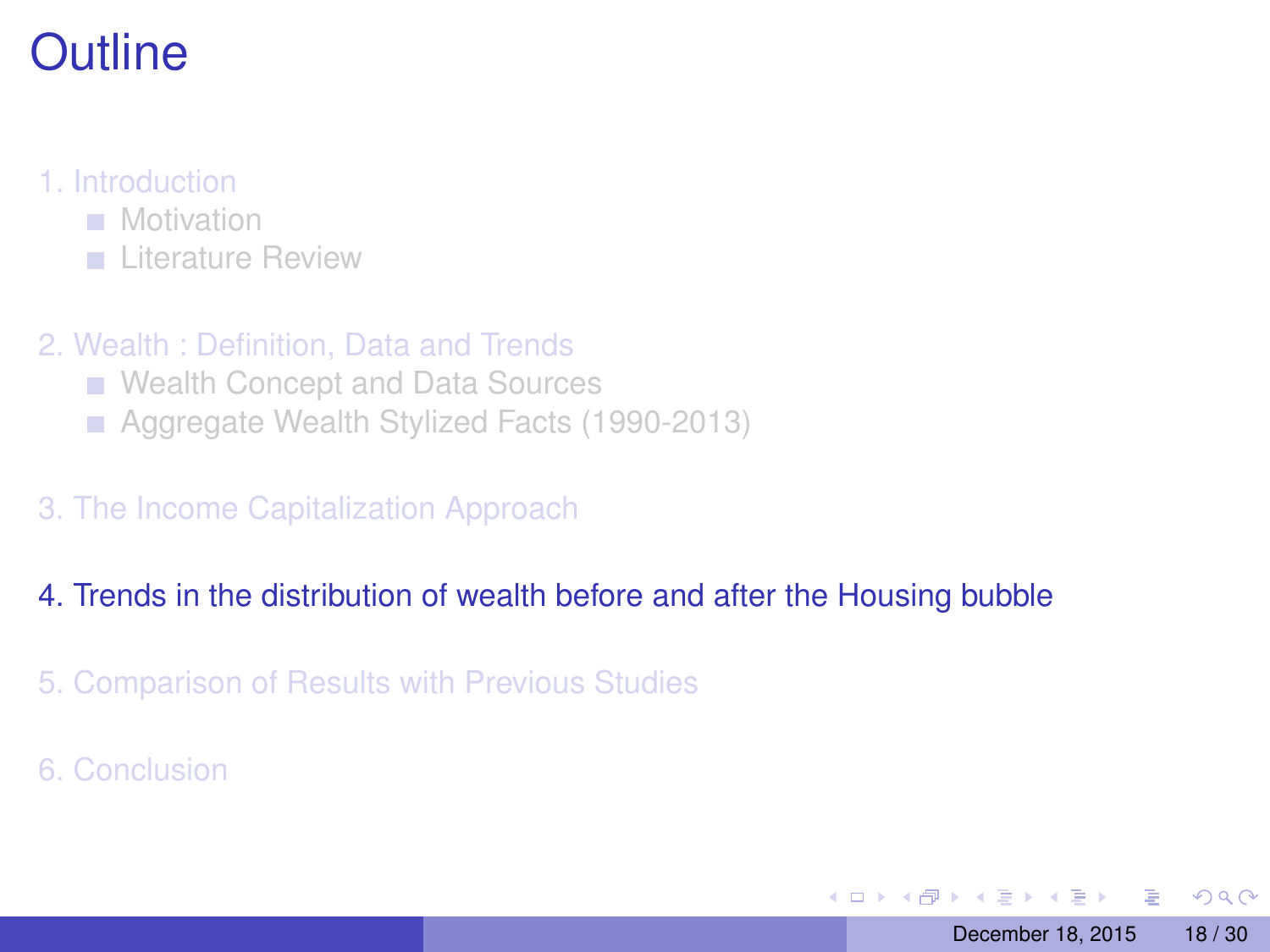#### Top 50%, 25% and 10% Wealth Shares (2002-2011)



Source : Own elaboration with Personal Income Tax Samples from the Spanish Institute of Fiscal **Studies** 

December 18, 2015 19/30

Þ

 $299$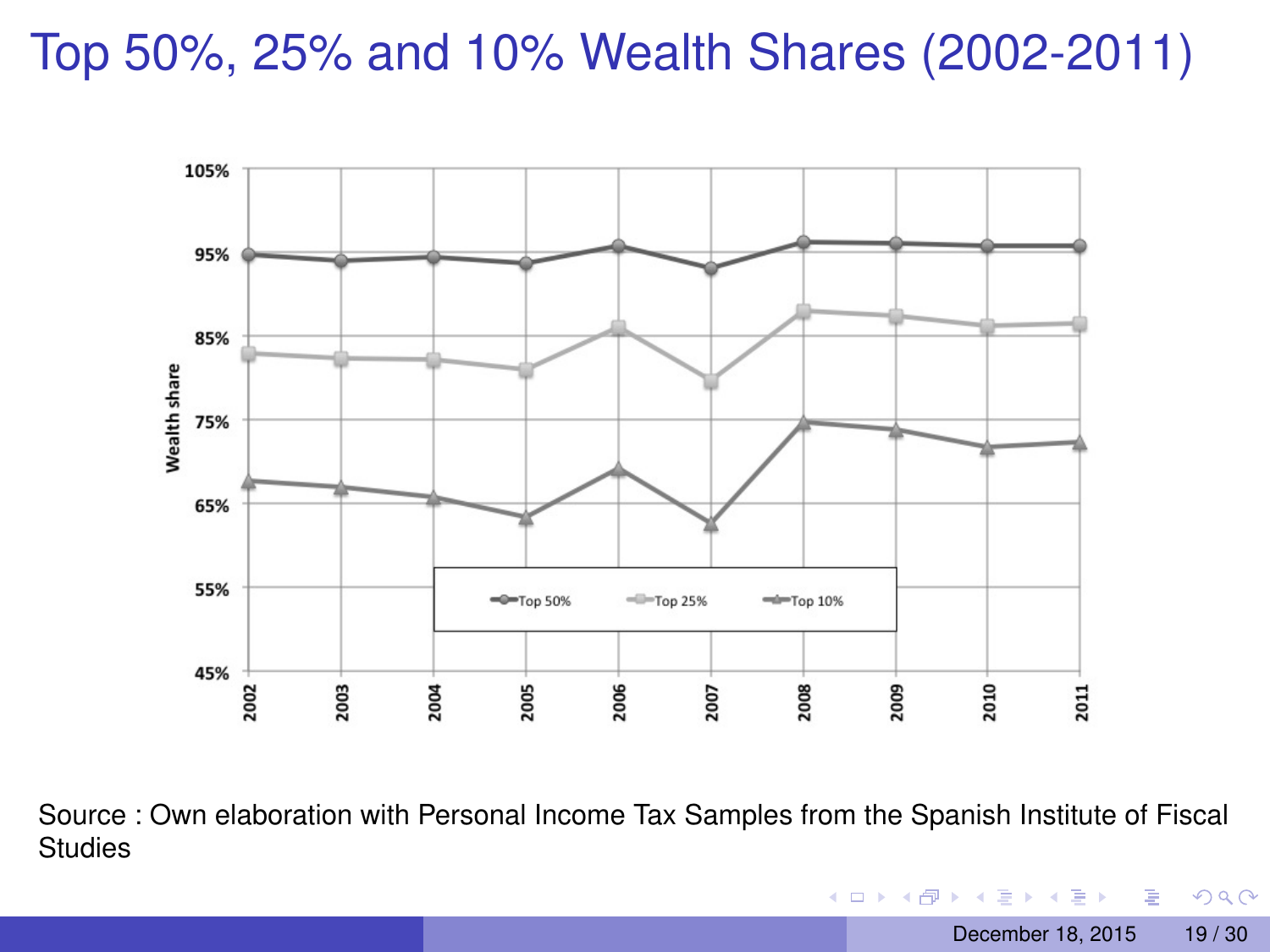#### Top 50-25% and 25-10% Wealth Shares (2002-2011)



Source : Own elaboration with Personal Income Tax Samples from the Spanish Institute of Fiscal **Studies** 

December 18, 2015 20 / 30

÷.

 $299$ 

 $(0,1)$   $(0,1)$   $(0,1)$   $(1,1)$   $(1,1)$   $(1,1)$   $(1,1)$   $(1,1)$   $(1,1)$   $(1,1)$   $(1,1)$   $(1,1)$   $(1,1)$   $(1,1)$   $(1,1)$   $(1,1)$   $(1,1)$   $(1,1)$   $(1,1)$   $(1,1)$   $(1,1)$   $(1,1)$   $(1,1)$   $(1,1)$   $(1,1)$   $(1,1)$   $(1,1)$   $(1,1$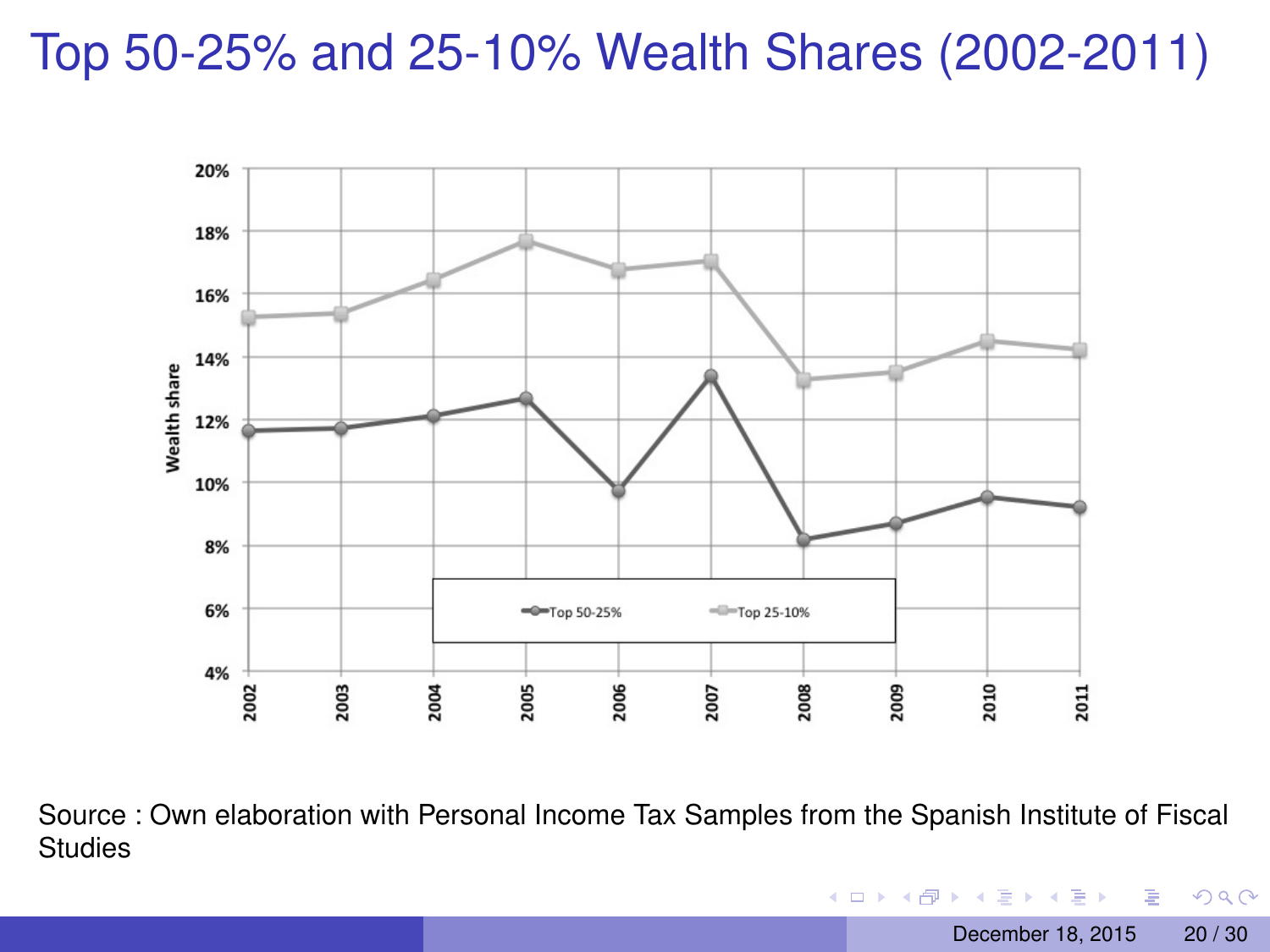Top 10-5%, 5-1% and 1% Wealth Shares (2002-2011)



Source : Own elaboration with Personal Income Tax Samples from the Spanish Institute of Fiscal **Studies** 

December 18, 2015 21 / 30

÷.

 $299$ 

 $(0,1)$   $(0,1)$   $(0,1)$   $(1,1)$   $(1,1)$   $(1,1)$   $(1,1)$   $(1,1)$   $(1,1)$   $(1,1)$   $(1,1)$   $(1,1)$   $(1,1)$   $(1,1)$   $(1,1)$   $(1,1)$   $(1,1)$   $(1,1)$   $(1,1)$   $(1,1)$   $(1,1)$   $(1,1)$   $(1,1)$   $(1,1)$   $(1,1)$   $(1,1)$   $(1,1)$   $(1,1$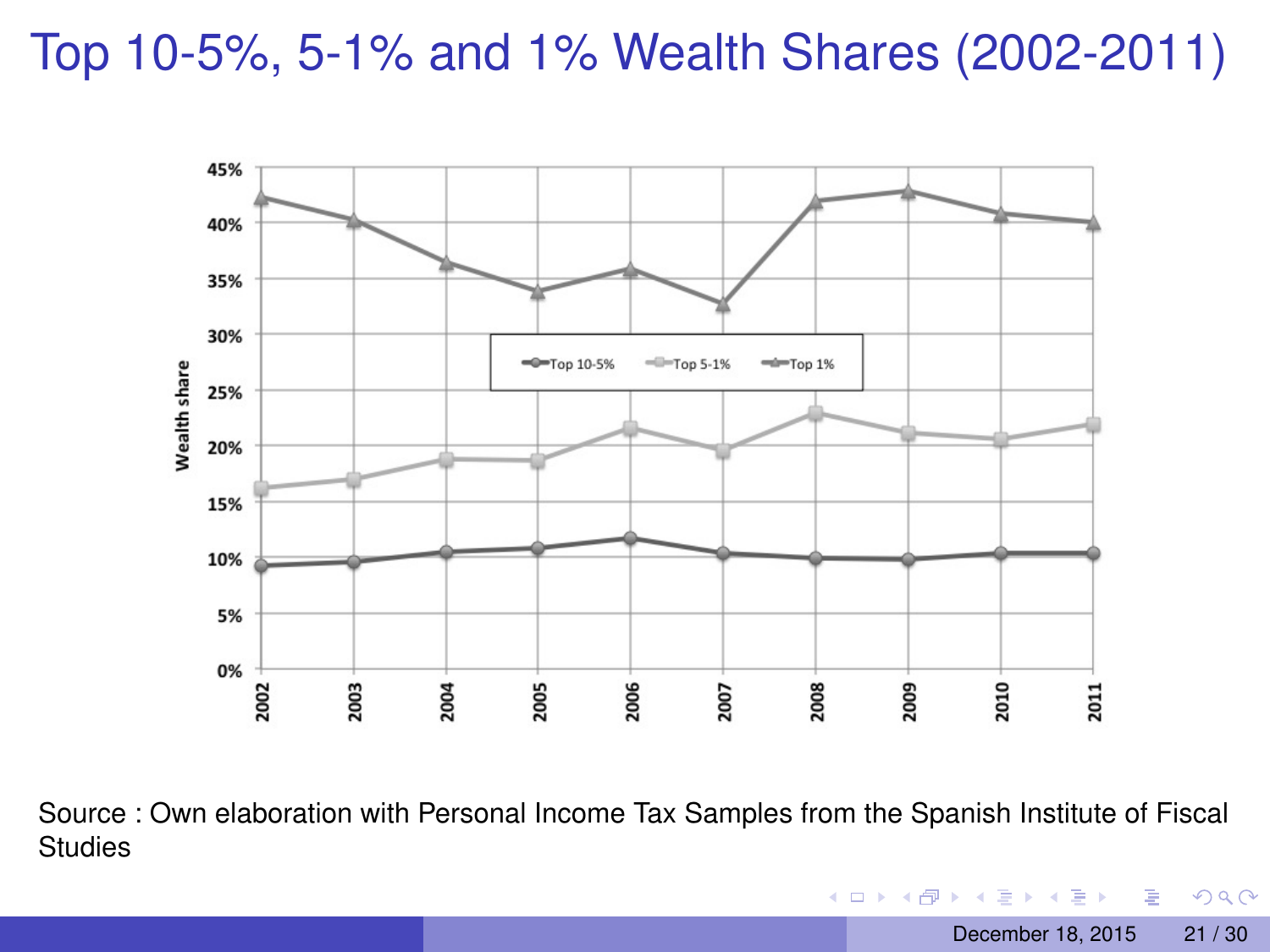### Top 1-0.5%, 0.5-0.1% and 0.1% Wealth Shares (2002-2011)



Source : Own elaboration with Personal Income Tax Samples from the Spanish Institute of Fiscal **Studies**  $(0,1)$   $(0,1)$   $(0,1)$   $(1,1)$   $(1,1)$   $(1,1)$   $(1,1)$   $(1,1)$   $(1,1)$   $(1,1)$   $(1,1)$   $(1,1)$   $(1,1)$   $(1,1)$   $(1,1)$   $(1,1)$   $(1,1)$   $(1,1)$   $(1,1)$   $(1,1)$   $(1,1)$   $(1,1)$   $(1,1)$   $(1,1)$   $(1,1)$   $(1,1)$   $(1,1)$   $(1,1$ Þ  $299$ 

December 18, 2015 22 / 30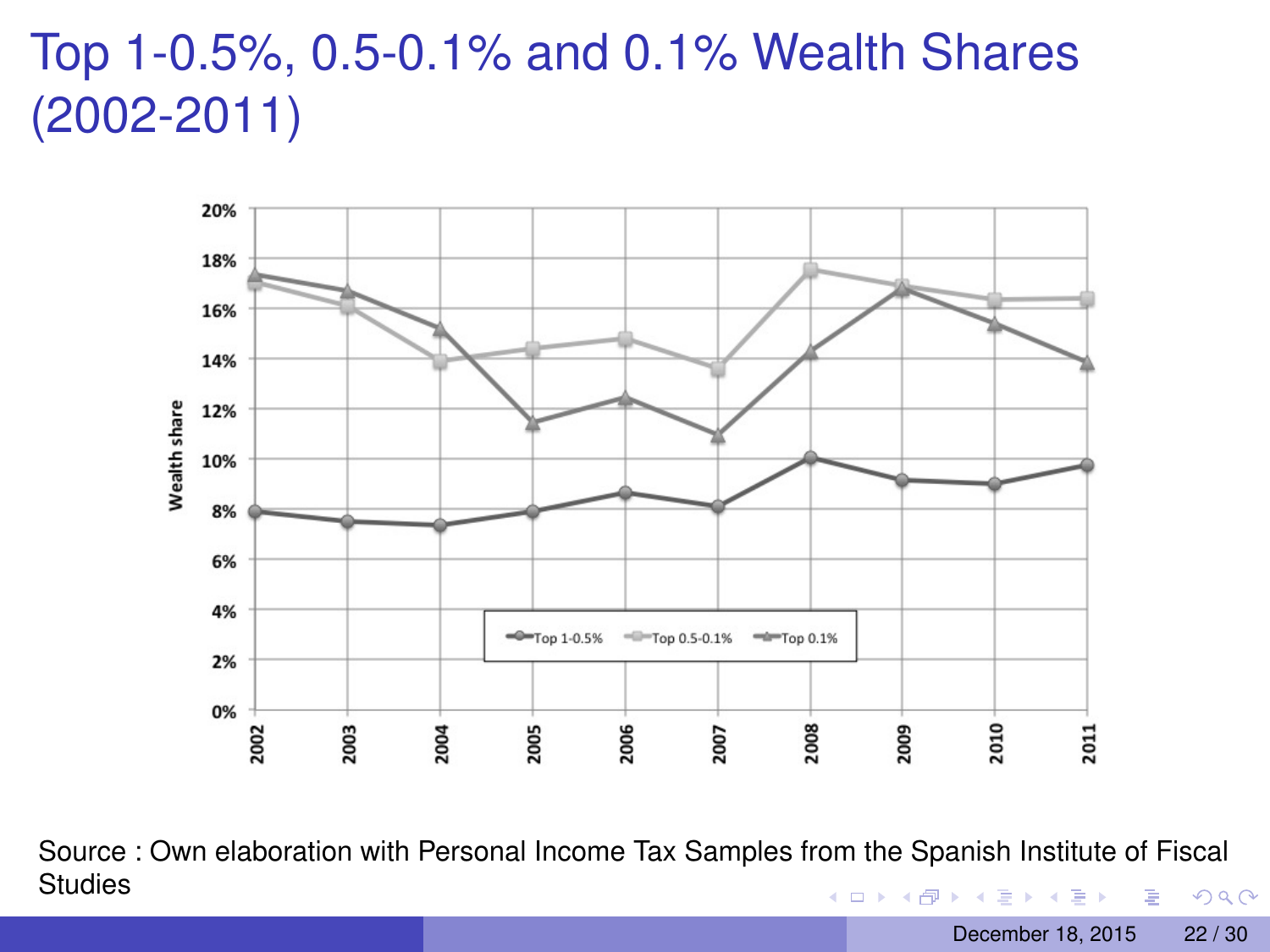#### <span id="page-22-0"></span>1. [Introduction](#page-2-0)

- **[Motivation](#page-3-0)**
- **[Literature Review](#page-5-0)**
- 2. [Wealth : Definition, Data and Trends](#page-6-0)
	- [Wealth Concept and Data Sources](#page-7-0)
	- [Aggregate Wealth Stylized Facts \(1990-2013\)](#page-8-0)
- 3. [The Income Capitalization Approach](#page-12-0)
- 4. [Trends in the distribution of wealth before and after the Housing bubble](#page-17-0)

#### 5. [Comparison of Results with Previous Studies](#page-22-0)

6. [Conclusion](#page-26-0)

в

 $\Omega$ 

イロト イ押ト イヨト イヨト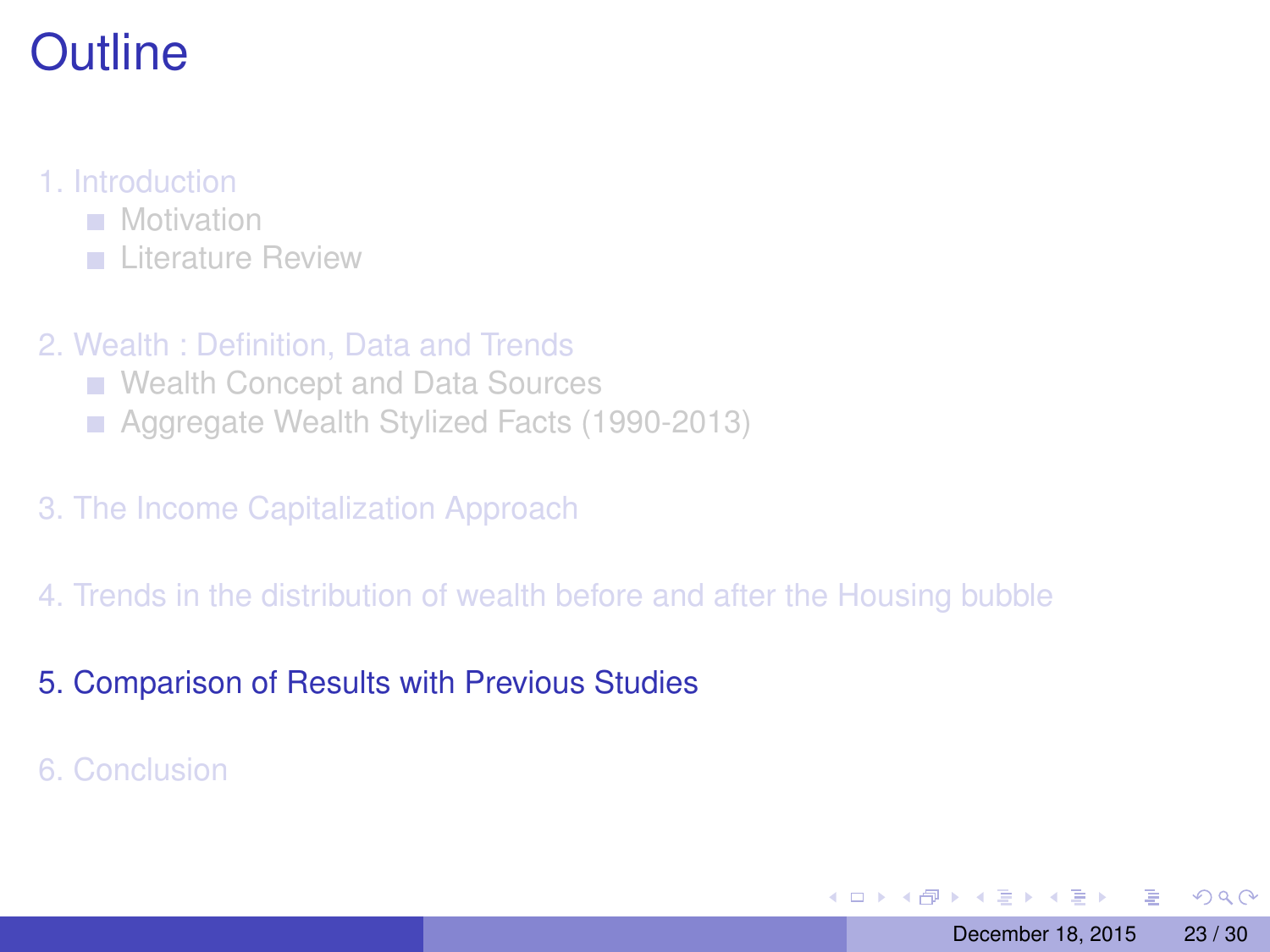#### Capitalized Data vs. Wealth Tax vs. SHF



Source : Own elaboration with Personal Income Tax Samples from the Spanish Institute of Fiscal **Studies** 

December 18, 2015 24 / 30

в

 $QQ$ 

 $(0,1)$   $(0,1)$   $(0,1)$   $(1,1)$   $(1,1)$   $(1,1)$   $(1,1)$   $(1,1)$   $(1,1)$   $(1,1)$   $(1,1)$   $(1,1)$   $(1,1)$   $(1,1)$   $(1,1)$   $(1,1)$   $(1,1)$   $(1,1)$   $(1,1)$   $(1,1)$   $(1,1)$   $(1,1)$   $(1,1)$   $(1,1)$   $(1,1)$   $(1,1)$   $(1,1)$   $(1,1$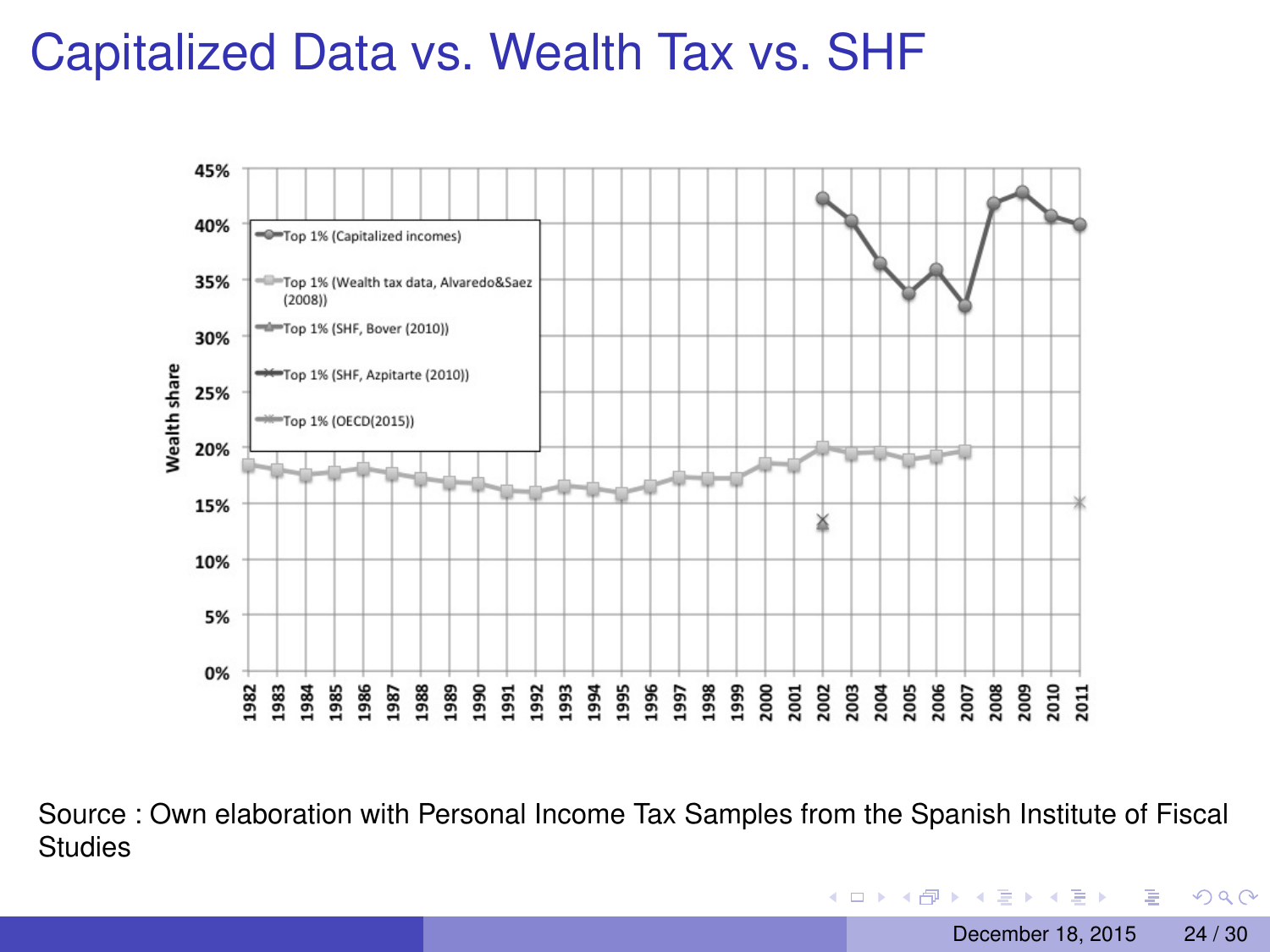### Spain vs. France vs. Sweden vs. US : The Top 0.1% Wealth Share



Source : Own elaboration with Personal Income Tax Samples from the Spanish Institute of Fiscal **Studies** (ロトイ部)→(差)→(差)→ ∍  $QQ$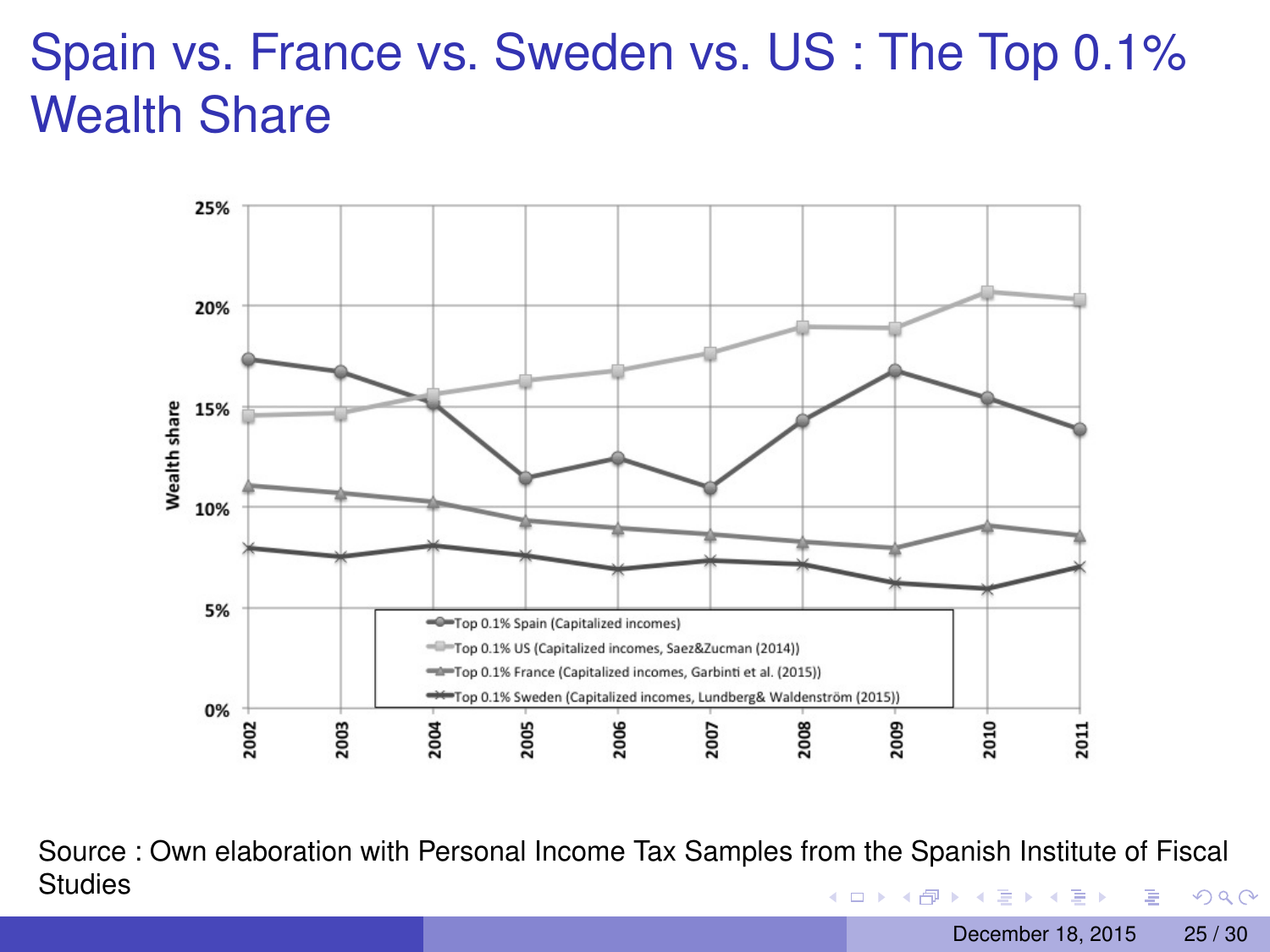### Spain vs. US : The Top 0.01% Wealth Share



Source : Own elaboration with Personal Income Tax Samples from the Spanish Institute of Fiscal **Studies** 

December 18, 2015 26 / 30

в

 $QQ$ 

 $(0,1)$   $(0,1)$   $(0,1)$   $(1,1)$   $(1,1)$   $(1,1)$   $(1,1)$   $(1,1)$   $(1,1)$   $(1,1)$   $(1,1)$   $(1,1)$   $(1,1)$   $(1,1)$   $(1,1)$   $(1,1)$   $(1,1)$   $(1,1)$   $(1,1)$   $(1,1)$   $(1,1)$   $(1,1)$   $(1,1)$   $(1,1)$   $(1,1)$   $(1,1)$   $(1,1)$   $(1,1$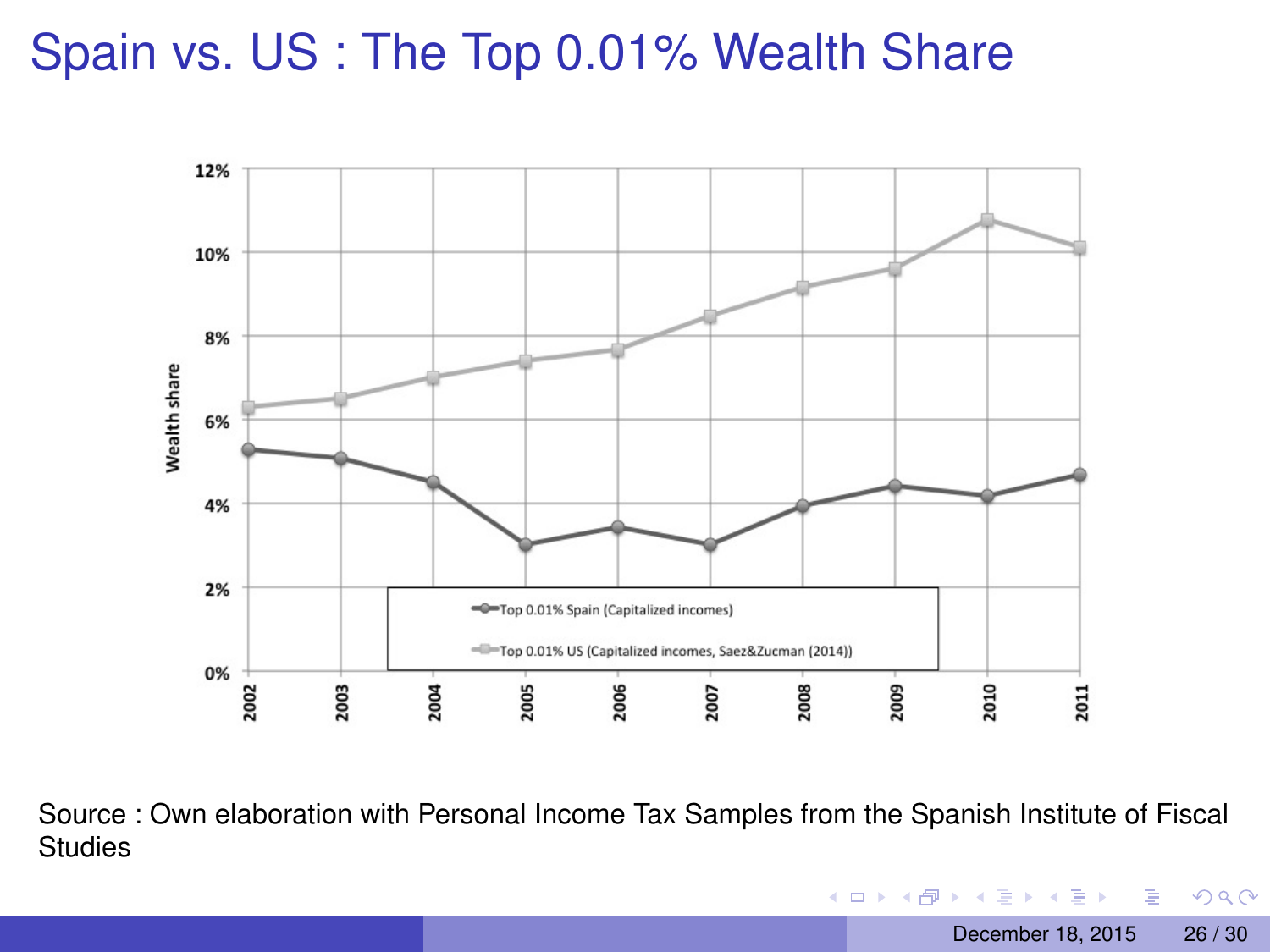#### <span id="page-26-0"></span>1. [Introduction](#page-2-0)

- **[Motivation](#page-3-0)**
- **[Literature Review](#page-5-0)**
- 2. [Wealth : Definition, Data and Trends](#page-6-0)
	- [Wealth Concept and Data Sources](#page-7-0)
	- [Aggregate Wealth Stylized Facts \(1990-2013\)](#page-8-0)
- 3. [The Income Capitalization Approach](#page-12-0)
- 4. [Trends in the distribution of wealth before and after the Housing bubble](#page-17-0)
- 5. [Comparison of Results with Previous Studies](#page-22-0)
- 6. [Conclusion](#page-26-0)

∍

 $\Omega$ 

イロト イ押ト イヨト イヨト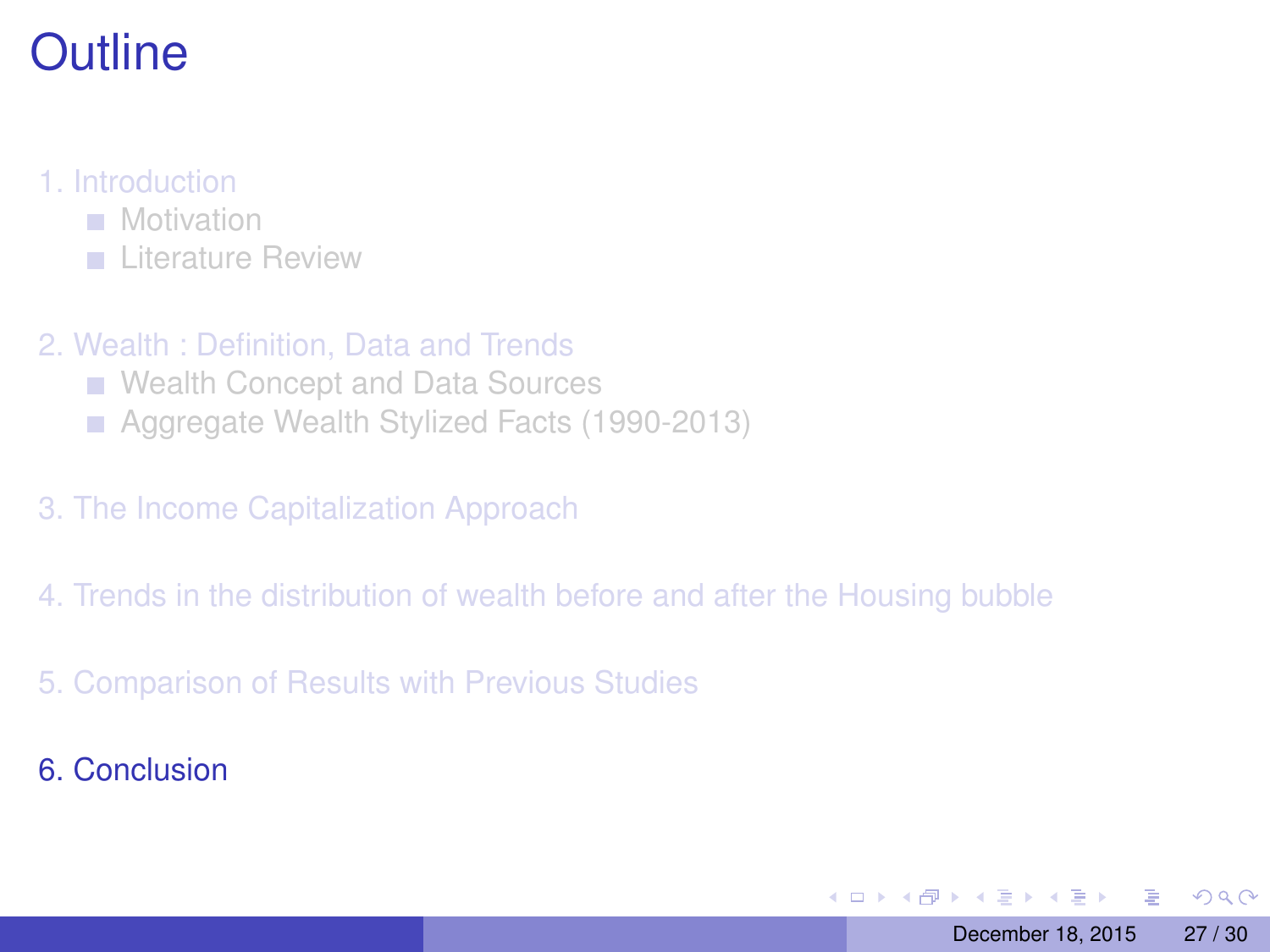#### Conclusion

- $\blacktriangleright$  Two striking results
	- $\triangleright$  Generalized drop in wealth concentration at the beginning of the boom, increase at the end of the expansion and the burst of the crisis and subsequent slight decline in concentration until 2011
	- Increase in wealth concentration was a phenomenon concentrated within the top 10 to 0.5%
		- $\star$  Dramatic increase in real estate prices benefited upper (but not very top) wealth holders
- Important differences between our wealth shares and the series obtained by previous studies using wealth tax and household survey data

 $\Omega$ 

**A BA A BA**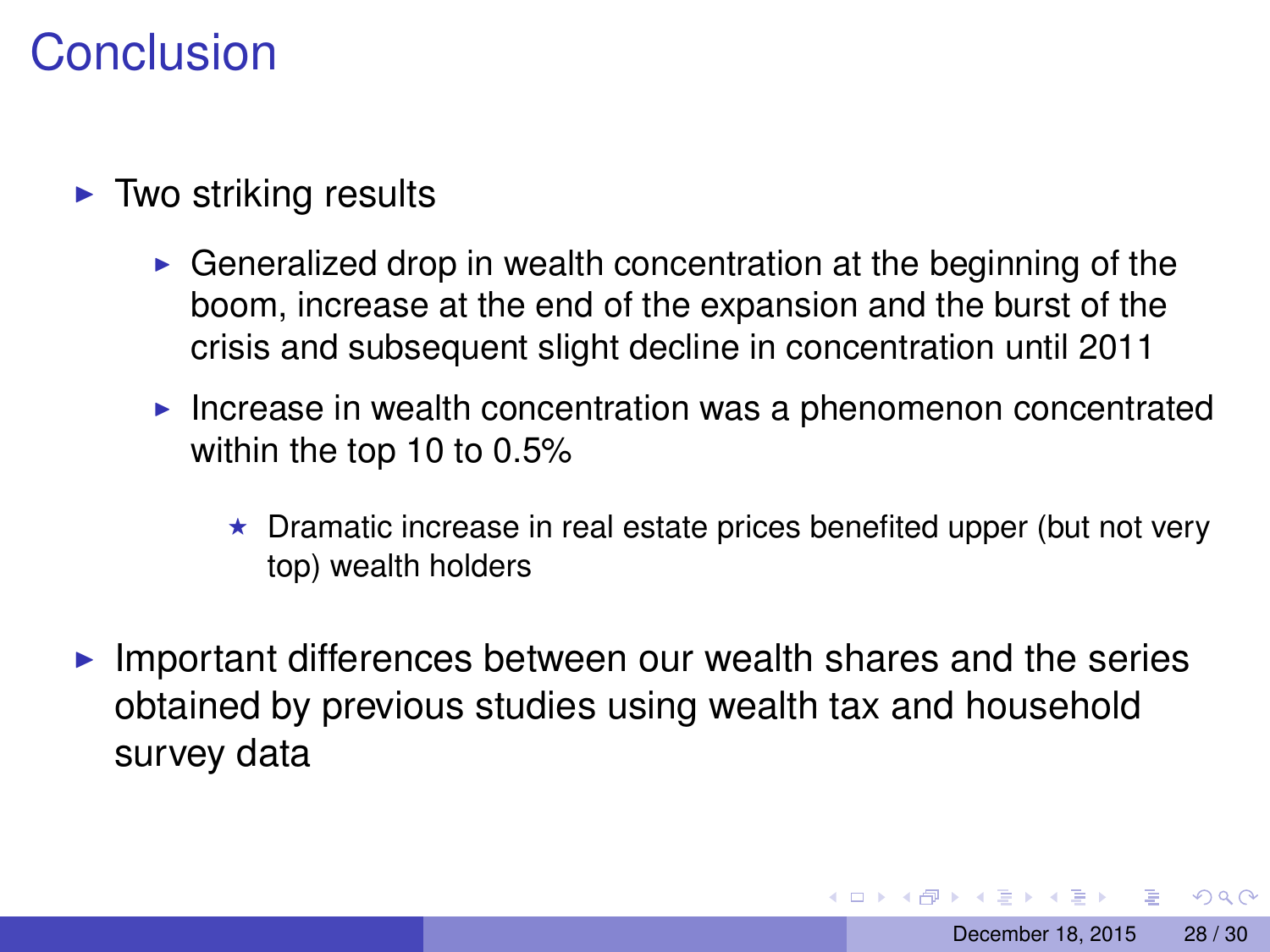### Ongoing work..

- $\triangleright$  Cover period 1982-2011
- $\triangleright$  Robustness checks for results and methodology
	- $\triangleright$  Construction of series with the same definition of wealth using SHF and wealth tax returns
	- $\triangleright$  Calculation of individual rate of returns using wealth tax returns and SHF
	- Analysis of the correlation between the distribution of income and wealth for each category using SHF
- $\triangleright$  Decomposition of wealth shares by gender and asset type

 $\Omega$